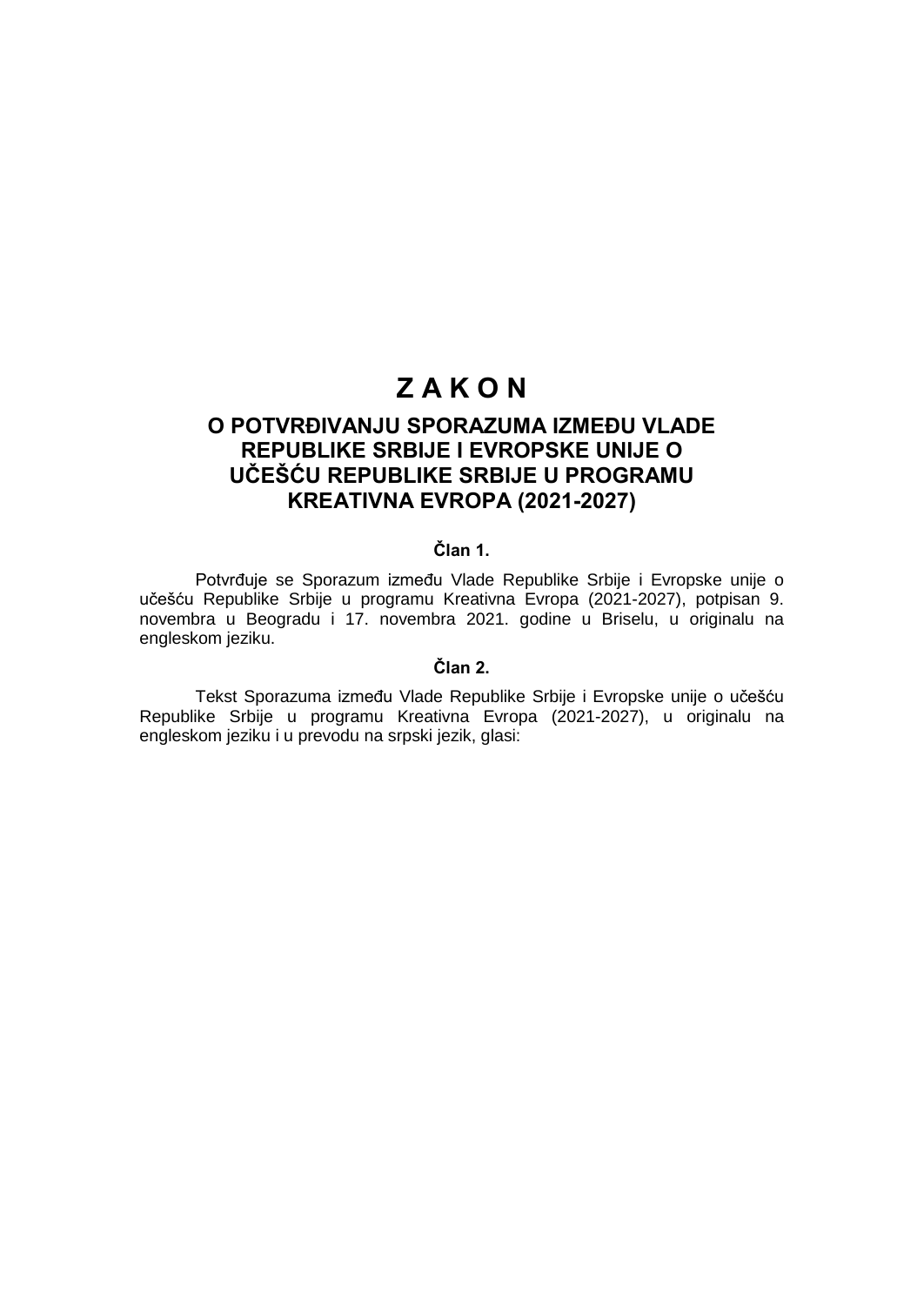## **AGREEMENT**

## **between the Government of the Republic of Serbia and the European Union**

## **on the participation of the Republic of Serbia in the Creative Europe Programme (2021 to 2027)**

The Government of the Republic of Serbia (hereinafter referred to as 'Serbia'),

on the one part,

and

the European Commission (hereinafter referred to as 'the Commission'), on behalf of the European Union (hereinafter referred to as 'the Union'),

on the other part,

hereinafter referred to as 'the Parties'

WHEREAS a Stabilisation and Association Agreement ("SAA") between the Republic of Serbia, of the one part, and the European Communities and their Member States, of the other part, has been approved by Council and Commission Decision 2013/490/EU, Euratom.<sup>1</sup> Article 132 states that the Framework Agreement between Serbia and Montenegro and the European Community signed on 22 November  $2004^2$ , and the Annex thereto, shall form an integral part of that SAA. That Framework Agreement sets out the general principles for the participation of Serbia and Montenegro in European Union programmes. The present Agreement constitutes an agreement within the meaning of Article 5 of that Framework Agreement, and has the same legal effects as a Memorandum of Understanding within the meaning of that provision;

WHEREAS Creative Europe, the Union programme to support cultural diversity and to foster the competitiveness of the cultural and creative sectors was established by Regulation (EU) 2021/818 of the European Parliament and of the Council<sup>3</sup> (hereinafter called "the Creative Europe Regulation");

WHEREAS pursuant to Article 9(2) of the Creative Europe Regulation, which concerns the association of third countries, the specific terms and conditions of the association should be determined by an international agreement between the Union and the Associated Country;

RECOGNISING that the objectives and the general principles of the Union programme Creative Europe are essential from a cultural, democratic, environmental, social and economic point of view and are particularly relevant for our societies and cultural sectors facing current challenges linked to globalisation, climate change and digitisation;

ACKNOWLEDGING that these policy objectives, also reflected in the 2005 UNESCO Convention for the Protection and Promotion of the Diversity of Cultural Expressions are pursued by Serbia facing similar challenges and sharing the same principles such as democracy, the rule of law, the respect of human rights, including equality between all people, gender balance and freedom of expression and artistic freedom;

 $\overline{1}$ 

<sup>1</sup> *OJ L 278, 18.10.2013, p. 14–15.* 

<sup>2</sup> *OJ L 192, 22.7.2005, p. 29–34.*

<sup>3</sup> *OJ L 189, 28.5.2021, p. 34-60.*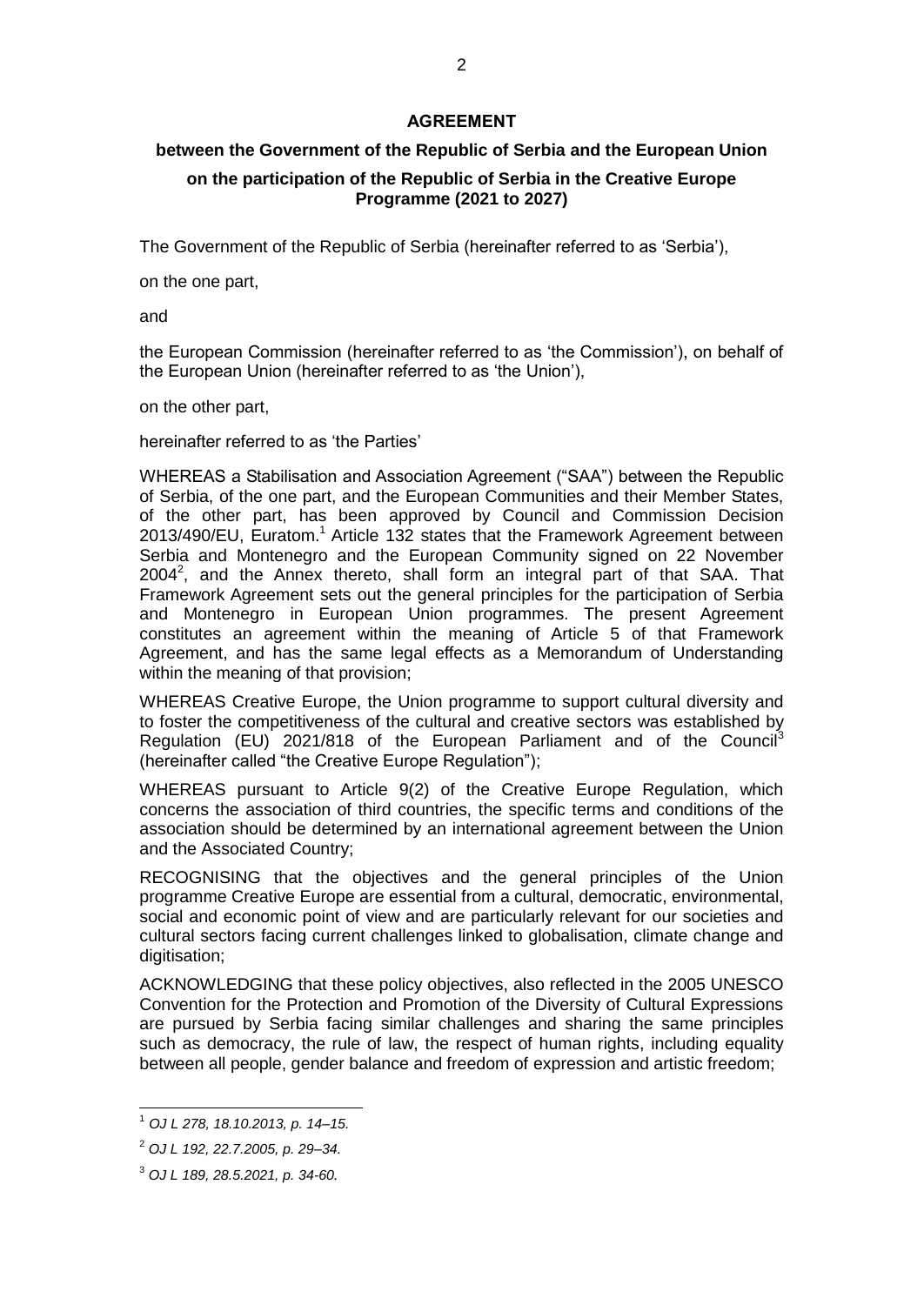CONSIDERING the common goals, values and strong links of the Parties in the field of culture, audio-visual and media established in the past through participation in the Creative Europe 2014-2020 programme, and the common desire of the Parties to further develop, strengthen, stimulate and extend their relations and cooperation therein;

CONSIDERING the conditions set out in Article 9(2) of the Creative Europe Regulation, European Neighbourhood Policy countries may also benefit from a derogation to participate in the Cross-sectoral Strand and in some actions of the MEDIA Strand. When assessing the appropriateness of such a derogation, the EU takes into account, notably, circumstances such as the specific situation of the audiovisual market in the country concerned and the level of integration in the European audio-visual policy.<sup>4</sup>

HAVE AGREED AS FOLLOWS:

### **Article 1**

### **Scope of the association**

- 1. Serbia shall participate as an associated country in "Creative Europe", the Union programme for the cultural and creative sectors, (hereinafter called "the Programme"), as established by Regulation EU 2021/818 of the European Parliament and of the Council.
- 2. Serbia shall participate as an associated country in the following actions of the Programme:
	- a) All actions in the Culture Strand;
	- b) All actions in the Cross-sectoral Strand and in the MEDIA Strand until 31 December 2022. Beyond this date, continued participation in the Crosssectoral and MEDIA Strands will be contingent upon evidence submitted to the Union that Serbia meets the conditions set out in Directive 2010/13/EU<sup>5</sup> as referred to in Article 9(2) of the Creative Europe Regulation. Serbia shall ensure that such conditions continue to be met throughout the duration of the Programme. If the evidence submitted is not sufficient or if during the implementation of the Agreement it appears that the conditions are not fulfilled, the participation in the MEDIA and Cross Sectoral Strands may be terminated or may not be extended. In the former case, provisions of Article 6, paragraphs 6 and 7 are applicable *mutatis mutandis.*

## **Article 2**

### **Terms and conditions of participation in the Creative Europe Programme**

- 1. Serbia shall participate in the Programme as an associated country in accordance with the conditions laid down in the Framework Agreement covering the participation of Serbia to any Union Programme, and under the terms and conditions set forth in this Agreement, in the legal act referred to in Article 1 of this Agreement, as well as in any other rules pertaining to the implementation of the Programme and activity in their most up to date versions.
- 2. Unless otherwise provided for in the terms and conditions referred to in paragraph (1) of this Article, legal entities established in Serbia may participate in actions of the Programme under conditions equivalent to those applicable to legal

 4 *See recital 34 of the Creative Europe Regulation.*

<sup>5</sup> *OJ L95, 15.4.2010, p.1.*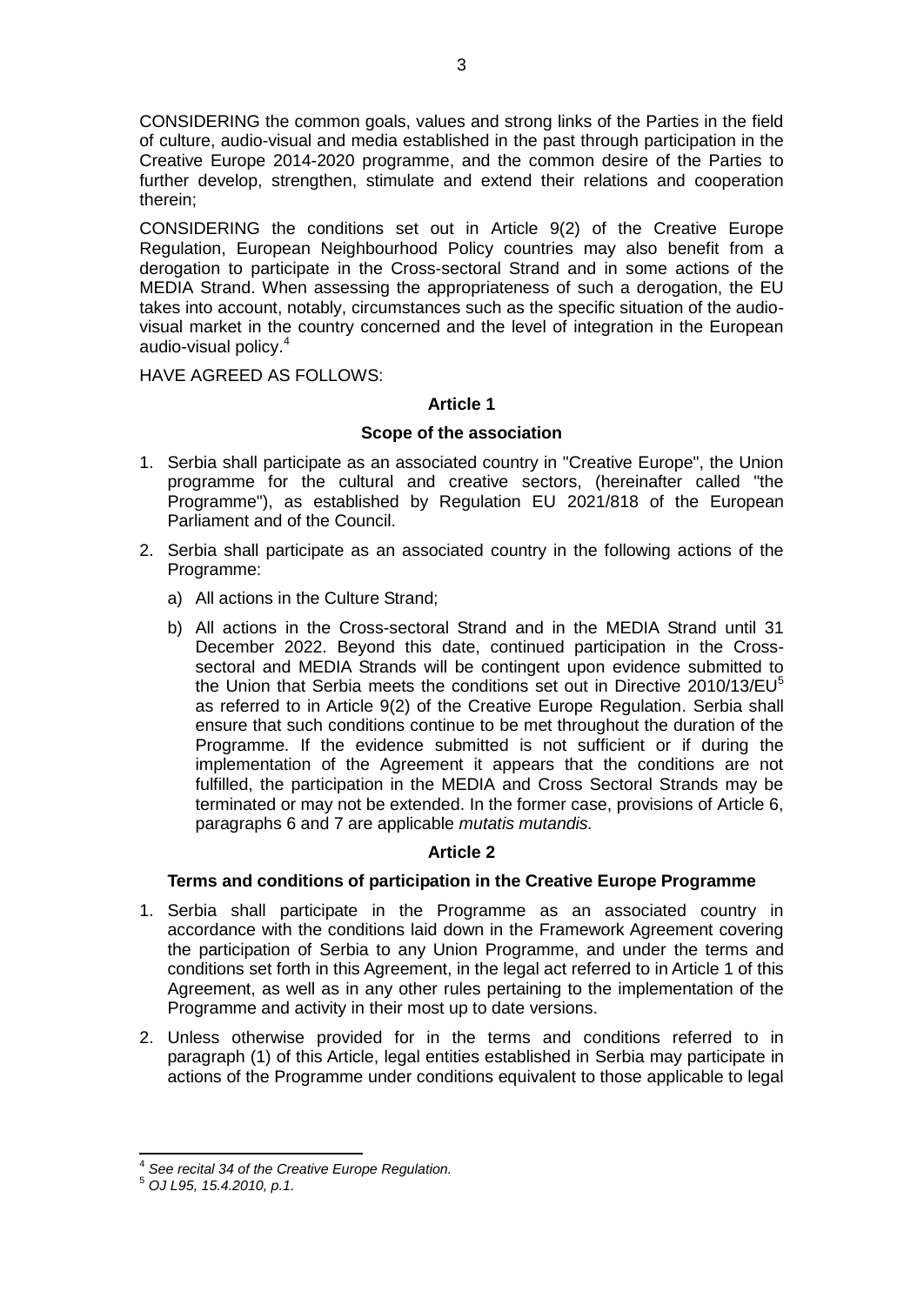entities established in the Union, including respect for EU restrictive measures<sup>6</sup>.

- 3. Serbia shall establish the appropriate structures and mechanisms at national level and shall adopt all other necessary measures for national coordination and organisation of activities to implement the Programme in accordance with the relevant provisions in the Creative Europe Regulation. In particular, Serbia undertakes to establish a Creative Europe Desk in accordance with article 7(1)(d) of the Creative Europe Regulation and the guidance provided by the Commission.
- 4. Serbia's rights of representation and participation in the Creative Europe Committee established by Article 24 of the Creative Europe Regulation and its subgroups shall be those applicable to associated countries. Accordingly, representatives of Serbia shall have the right to participate as observers in the Creative Europe Committee responsible for monitoring the implementation of the Programme, without voting rights, for which Serbia contributes financially and for the points which concern Serbia.
- 5. Travel costs and subsistence expenses incurred by representatives and experts of Serbia for the purposes of taking part as observers in the work of the Committee referred to in Article 24 of the Creative Europe Regulation, or in other meetings related to the implementation of the Programme, shall be reimbursed by the Commission on the same basis as and in accordance with the procedures in force for representatives of the Member States of the European Union.
- 6. The Parties shall make every effort, within the framework of the existing provisions, to facilitate the free movement and residence of artists, journalists, and professionals participating in the activities covered by this Agreement and to facilitate cross-border movement of goods and services intended for use in such activities.
- 7. Serbia shall take all necessary measures, in accordance with its regulations, as appropriate, to ensure that goods and services, purchased in Serbia or imported into Serbia, which are partially or entirely financed pursuant to the grant agreements and/or contracts concluded for the realisation of the activities in accordance with this Agreement, are exempted from customs duties, import duties and other fiscal charges, that are applicable in Serbia. Supply of goods and services, as well as the import of goods carried out for the purpose of implementing the "Creative Europe" Programme in accordance with this Agreement, shall be exempted from VAT.
- 8. English shall be used by Serbia for its contacts with the Commission concerning the procedures related to requests, contracts and reports, as well as for other administrative aspects of the Programme.

### **Article 3**

## **Financial contribution**

- 1. Participation of Serbia or Serbia's legal entities in the Programme shall be subject to Serbia contributing financially to the Programme and the related management, execution and operation costs under the general budget of the Union (hereinafter referred to as the 'Union budget').
- 2. The financial contribution shall take the form of:
	- a) an operational contribution; and

 $\overline{a}$ 

<sup>6</sup> *EU restrictive measures are adopted pursuant to Article 29 of the Treaty on the European Union or Article 215 of the Treaty on the Functioning of the European Union.*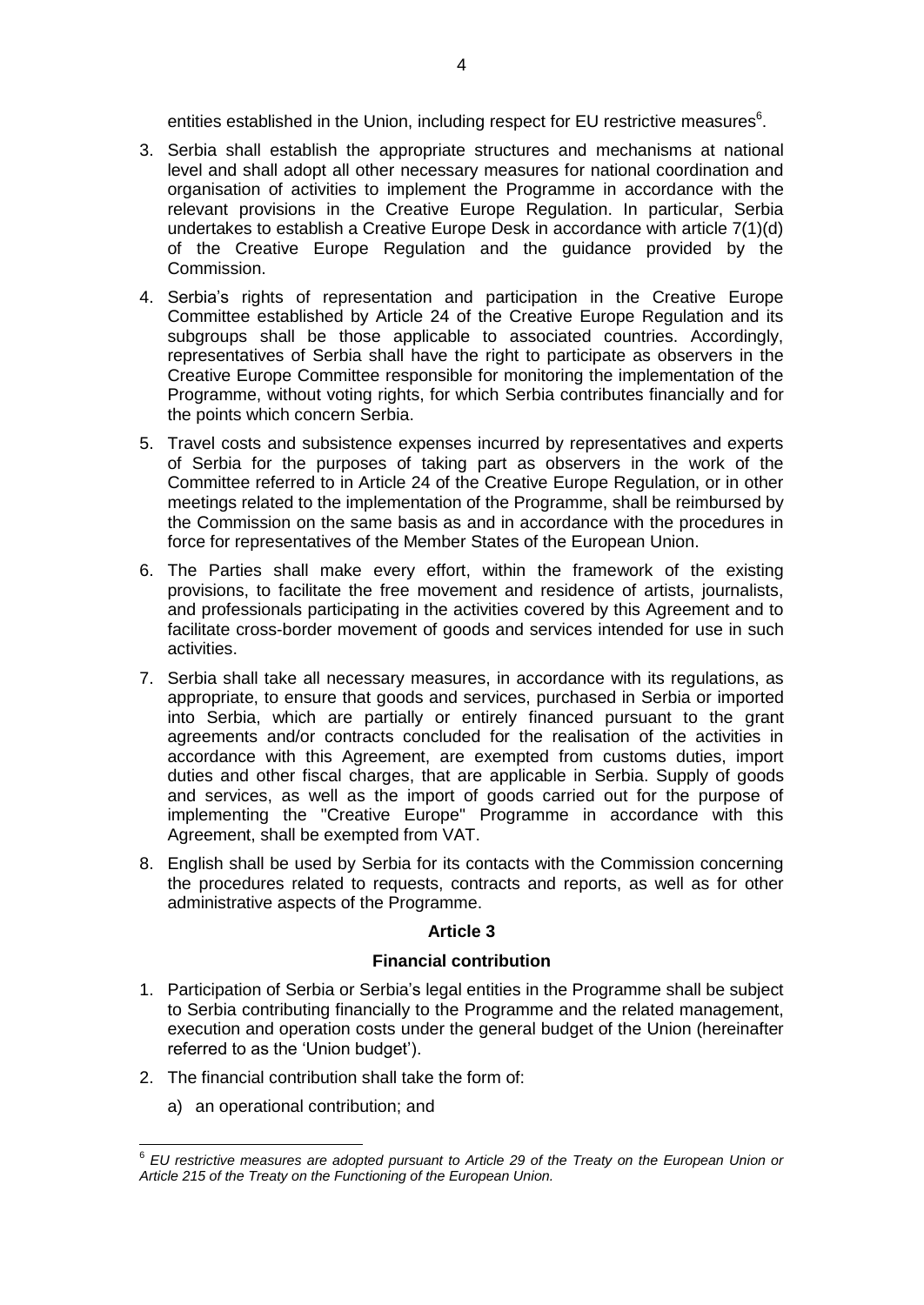b) a participation fee.

- 3. The financial contribution shall take the form of an annual payment made in one instalment, in accordance with the call for funds request, and shall be due no later than 45 days after the date of the call.
- 4. The operational contribution shall cover operational and support expenditure of the Programme and be additional both in commitment and payment appropriations to the amounts entered in the Union budget definitively adopted for the Programme.
- 5. The operational contribution shall be based on a contribution key defined as the ratio of the Gross Domestic Product (GDP) of Serbia at market prices to the GDP of the Union at market prices. The GDPs at market prices to be applied shall be determined by the Union based on the most recent statistical data available for budget calculations in the year prior to the year in which the annual payment is due. By derogation, for 2021, the operational contribution shall be based on the GDP of year 2019 at market prices. Adjustments to this contribution key are laid down in Annex I.
- 6. The initial operational contribution shall be calculated applying the contribution key, as adjusted, to the initial commitment appropriations entered in the Union budget definitively adopted for the applicable year for financing the Programme.
- 7. The participation fee shall be 4% of the annual initial operational contribution as calculated in accordance with paragraphs (4) and (5) and shall be phased in as set out in Annex I.
- 8. The Union shall provide Serbia with information in relation to its financial participation as included in the budgetary, accounting, performance and evaluation related information provided to the Union budgetary and discharge authorities concerning the Programme. That information shall be provided having due regard to Serbia's and the Union's confidentiality and data protection rules and shall be without prejudice to the information which Serbia is entitled to receive under Annex II.
- 9. All contributions of Serbia or payments from the Union, and the calculation of amounts due or to be received shall be made in euro.

## **Article 4**

## **Monitoring, evaluation and reporting**

- 1. Without prejudice to the responsibilities of the Commission, European Anti-Fraud Office (OLAF) and the Court of Auditors of the European Union in relation to monitoring and evaluation of the Programme, the participation of Serbia in the Programme shall be continuously monitored on a partnership basis involving Serbia and the Commission.
- 2. The rules concerning sound financial management, including the financial control, recovery and other antifraud measures in relation to Union funding under this Agreement are laid down in Annex II.

## **Article 5**

### **Relation to other international agreements**

This agreement shall be implemented in accordance with the Parties' obligations under the UNESCO Convention on the Protection and Promotion of the Diversity of Cultural Expressions of 2005.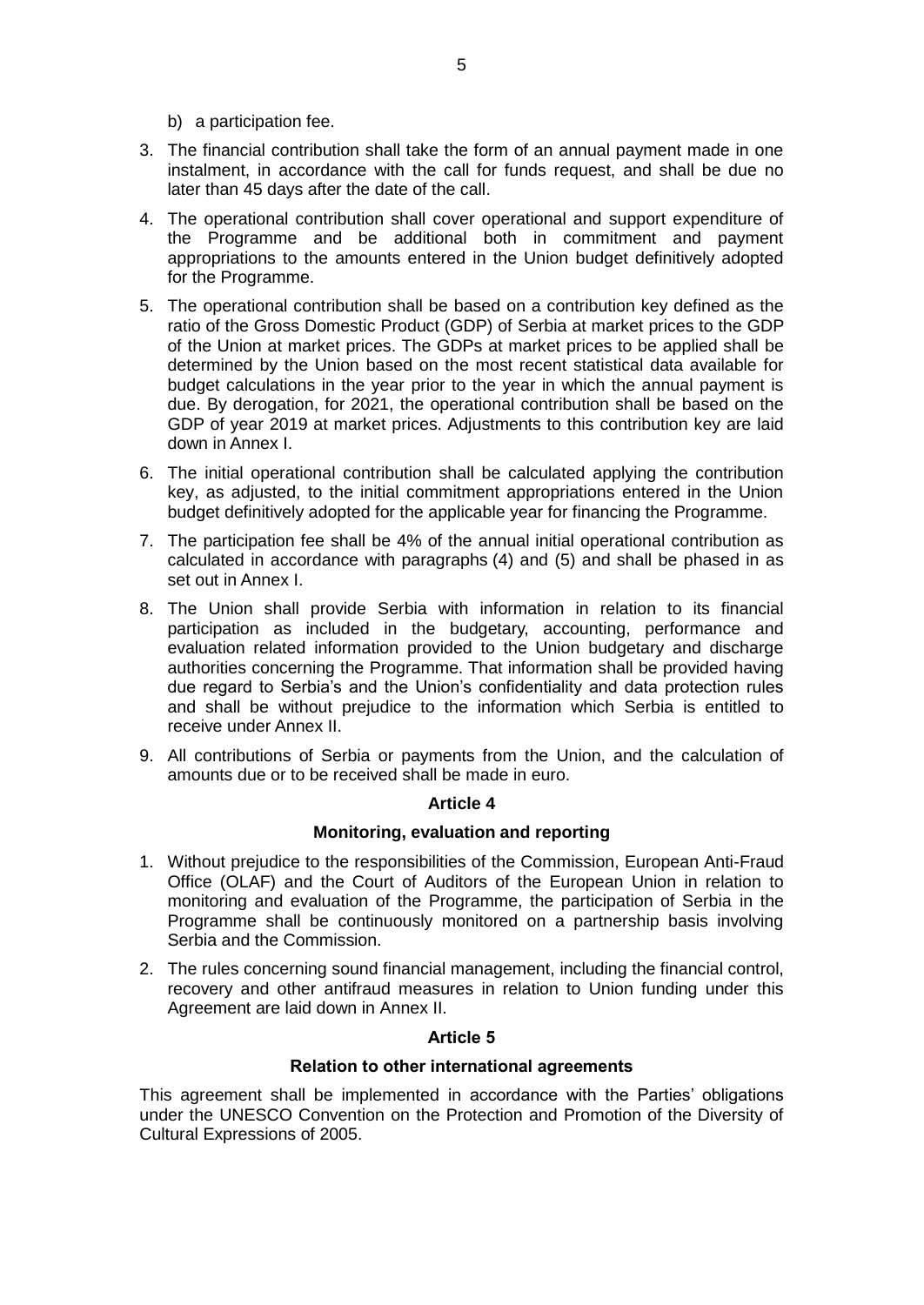### **Article 6**

#### **Final provisions**

- 1. This Agreement shall enter into force on the date on which the Parties have notified each other of the completion of their internal procedures necessary for that purpose.
- 2. This Agreement shall apply as from 1 January 2021. It shall remain in force for as long as is necessary for all the projects and activities financed from the Programme, all the actions necessary to protect the financial interests of the European Union and all the financial obligations stemming from the implementation of this Agreement between the Parties to be completed.
- 3. Serbia and the Union may apply this Agreement provisionally in accordance with their respective internal procedures and legislation. The provisional application shall begin on the date on which the Parties have notified each other of the completion of their internal procedures necessary for that purpose.
- 4. Should Serbia notify the Commission acting on behalf of the Union that it will not complete its internal procedures necessary for the entry into force of this Agreement, this Agreement shall cease to apply on the date of receipt of this notification by the Commission, which shall constitute the cessation date for the purposes of this Agreement.
- 5. The application of this Agreement may be suspended at the initiative of the Union in case of non-payment of the financial or operational contribution due by Serbia as described in Point II, Paragraph (3) of Annex I.

Suspension of the application of this Agreement shall be notified by the Commission to Serbia by a formal letter of notification which shall take effect 30 days following the receipt of this notification by Serbia.

In case the application of this Agreement is suspended, legal entities established in Serbia shall not be eligible to participate in award procedures not yet completed when the suspension takes effect. An award procedure shall be considered completed when legal commitments have been entered into as a result of that procedure.

The suspension does not affect the legal commitments entered into with the legal entities established in Serbia before the suspension took effect. This Agreement shall continue to apply to such legal commitments.

The Commission shall immediately notify Serbia once the entire amount of the financial or operational contribution due has been received by the Commission. The suspension shall be lifted with an immediate effect upon this notification.

As of the date when the suspension is lifted, legal entities of Serbia shall be again eligible in award procedures launched after this date and in award procedures launched before this date, for which the deadlines for submission of applications have not expired.

6. Either Party may terminate this Agreement at any time by a written notification informing of the intent to terminate it.

The termination shall take effect three calendar months after the date on which the written notification reaches its addressee. The date on which the termination takes effect shall constitute the termination date for the purposes of this Agreement.

7. Where this Agreement ceases to apply provisionally in accordance with paragraph (4) or is terminated in accordance with paragraph (6), the Parties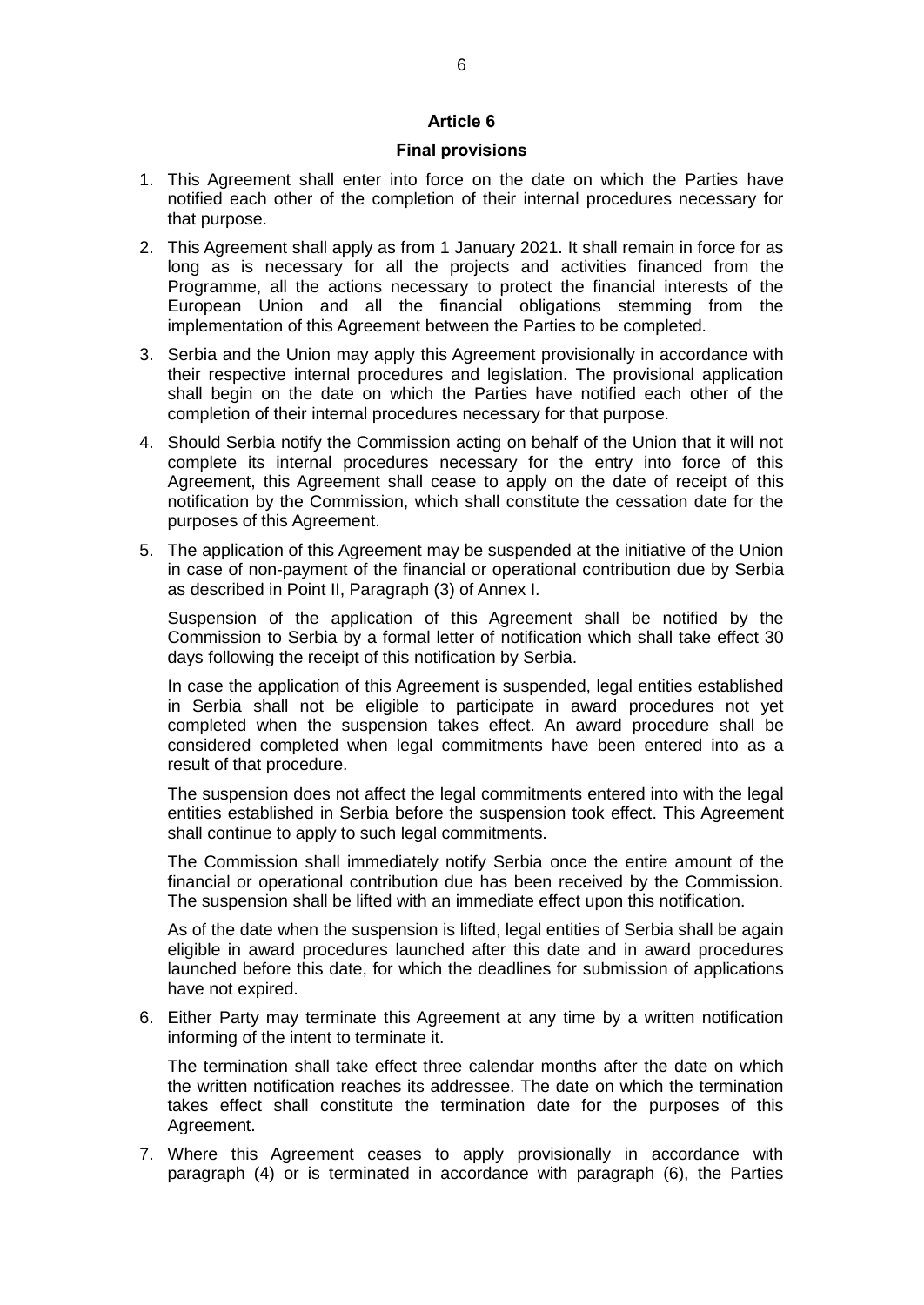agree that:

- a) projects, actions, activities, or parts thereof in respect of which legal commitments have been entered into during the provisional application and/or after the entry into force of this Agreement, and before this Agreement ceases to apply or is terminated shall continue until their completions under the conditions laid down in this Agreement;
- b) the annual financial contribution of the year N during which this Agreement ceases to apply provisionally or is terminated shall be paid entirely in accordance with Article 3 of this Agreement.

The Parties shall settle by common consent any other consequences of termination or cessation of provisional application of this Agreement.

- 8. This Agreement may only be amended in writing by common consent of the Parties. The entry into force of the amendment shall follow the same procedure as that applicable for the entry into force of the Agreement.
- 9. The Annexes to this Agreement shall form an integral part of this Agreement.

This Agreement shall be drawn up in two originals, in English.

Signed in two originals in English,

at Belgrade, on 9 November 2021 and at Brussels, on 17 November 2021

For the Government of the Republic of Serbia, The European Union,

**Maja Gojkovic**

**Mariya Gabriel**

Deputy Prime Minister and Minister of Culture and Media Commissioner for Innovation, Resarch, Culture, Education and Youth

*ANNEX I: Rules governing the financial contribution of Serbia to the Creative Europe Programme (2021-2027)*

*ANNEX II: Sound Financial Management*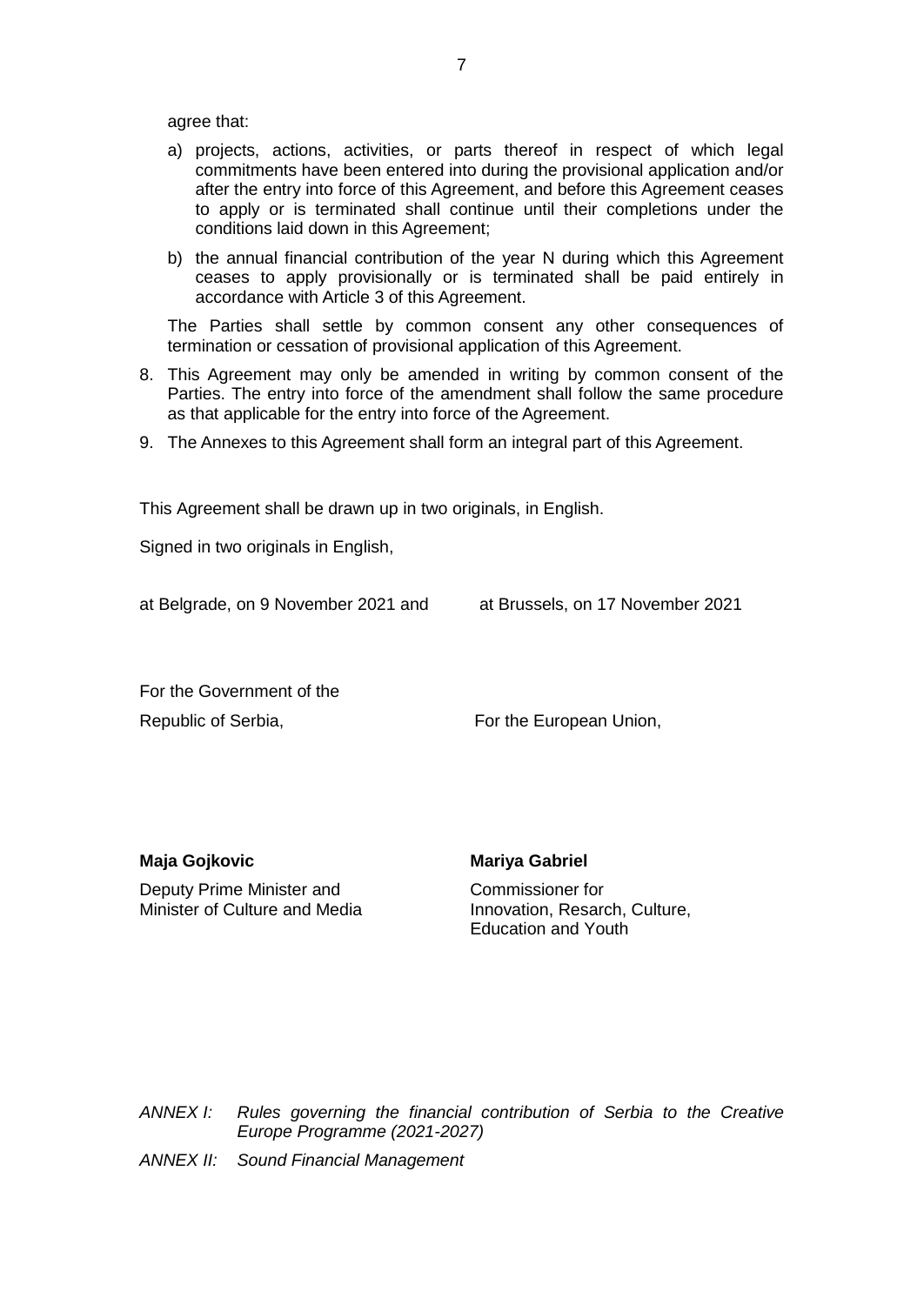### **Annex I**

## **Rules governing the financial contribution of Serbia to the Creative Europe Programme (2021-2027)**

### **I. Calculation of Serbia's financial contribution**

- 1. The financial contribution of Serbia to the Programme shall be established on a yearly basis in proportion to, and in addition to, the amount available each year in the Union budget for commitment appropriations needed for the management, execution and operation of the Programme.
- 2. The participation fee referred to in Article 3(7) of this Agreement shall be phased in as follows:

2021: 0.5%; 2022: 1.0%; 2023: 1.5%; 2024: 2.0%; 2025: 2.5%; 2026: 3.0%; 2027: 4.0%.

3. In accordance with Article 3(5) of this Agreement, the initial operational contribution to be paid by Serbia for its participation in the Programme will be calculated for the respective financial years by applying an adjustment to the contribution key.

The adjustment to the contribution key shall be:

Contribution Key Adjusted=Contribution Key xCoefficient

The coefficient used for the above calculation to adjust the contribution key shall be 0.55.

## **II. Payment of Serbia's financial contribution**

- 1. The Commission shall communicate to Serbia, as soon as possible and at the latest when issuing the first call for funds of the financial year, the following information:
	- a) the amounts in commitment appropriations in the Union budget definitively adopted for the year in question for the budget lines covering participation of Serbia, in the Programme;
	- b) the amount of the participation fee referred to in Article 3(7) of this Agreement;

On the basis of its Draft Budget, the Commission shall provide an estimate of information for the following year under points (a) and (b) as soon as possible, and, at the latest, by 1 September of the financial year.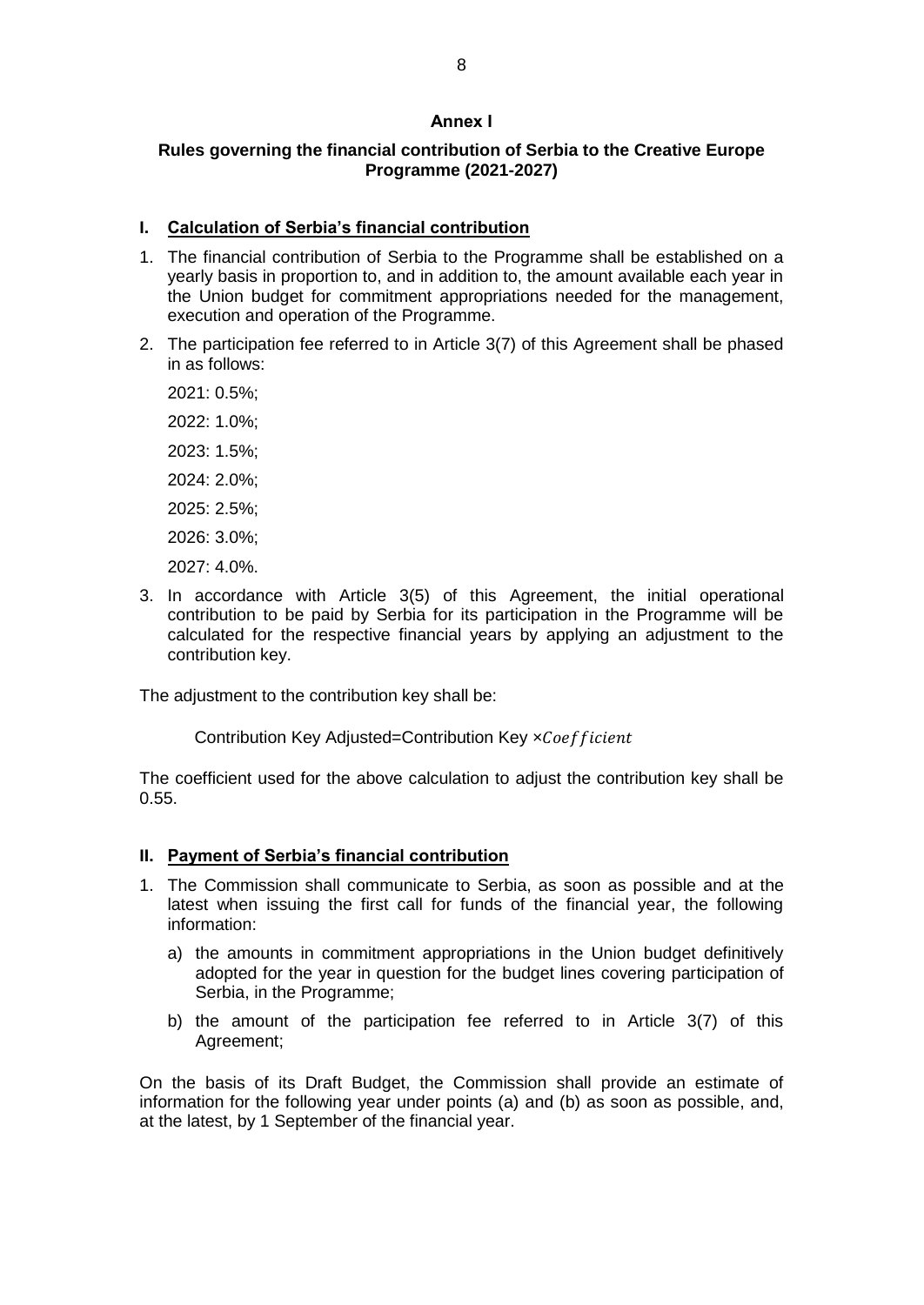2. The Commission shall issue, at the latest in April of each financial year, a call for funds to Serbia corresponding to its contribution under this Agreement.

Each call for funds shall provide for the payment of Serbia's contribution not later than 45 days after the call for funds is issued.

For the first year of implementation of this Agreement, the Commission shall issue the call for funds, within 60 days of the signature of this Agreement.

3. Serbia shall pay its financial contribution under this Agreement in accordance with paragraph (3) of Article 3 of this Agreement. In the absence of payment by Serbia by the due date, the Commission shall send a formal letter of reminder.

Any delay in the payment of the financial contribution shall give rise to the payment of default interest by Serbia on the outstanding amount from the due date.

The interest rate for amounts receivable not paid on the due date shall be the rate applied by the European Central Bank to its principal refinancing operations, as published in the C series of *the Official Journal of the European Union*, in force on the first calendar day of the month in which the due date falls, increased by one and half percentage points.

In case the delay in the payment of the contribution is such that it may significantly jeopardise the implementation and management of the Programme, participation of Serbia in the Programme may be suspended by the Commission following the absence of payment 20 working days after a formal letter of reminder, without prejudice to the Union's obligations according to grant agreements and/or contracts already concluded pertaining to the implementation of the indirect actions for which Serbia was selected.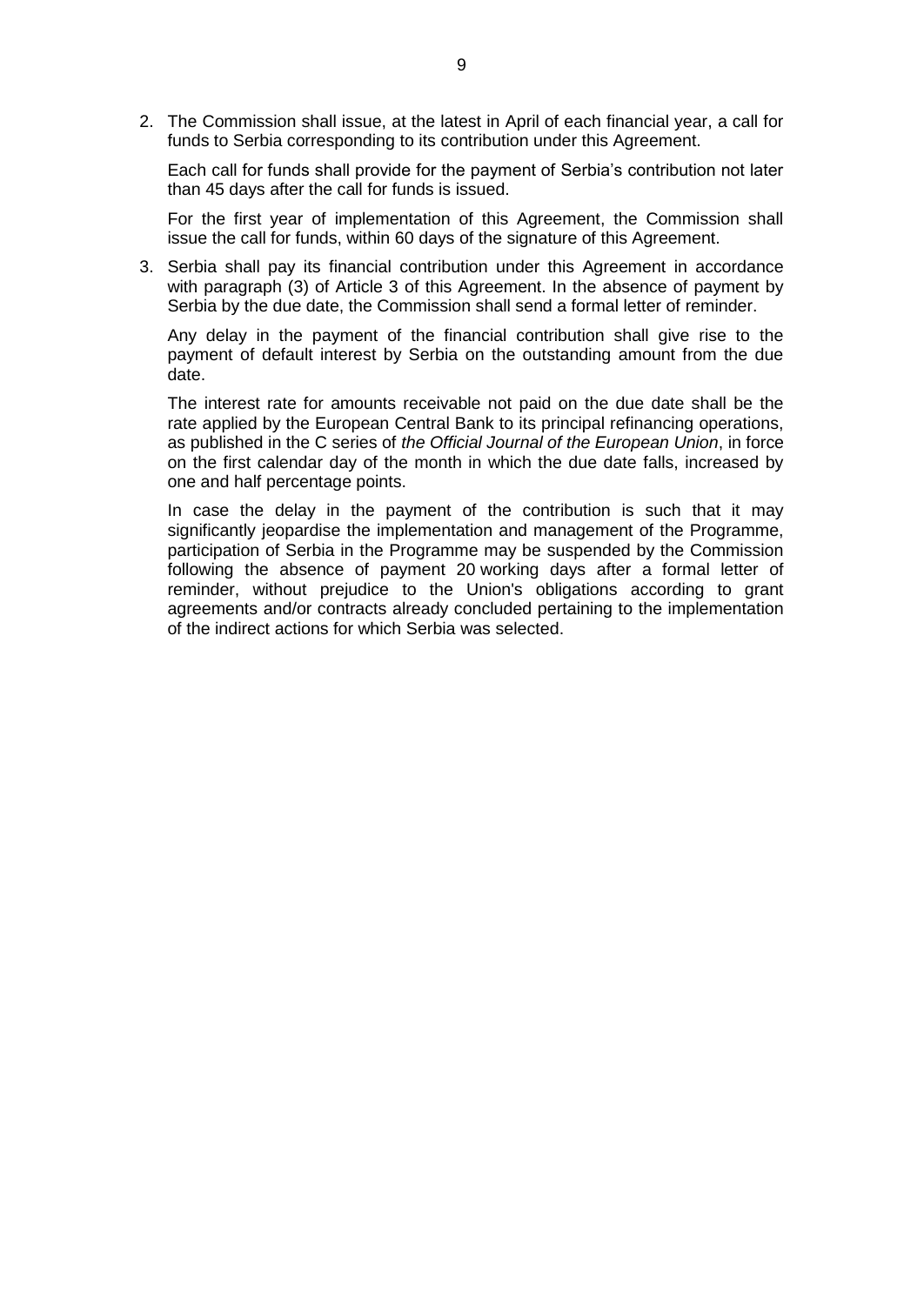### **Annex II**

## **Sound Financial Management**

## **Protection of financial interests and recovery**

## **Article 1**

### **Reviews and audits**

- 1. The European Union shall have the right to conduct, in accordance with the applicable acts of one or more Union institutions or bodies and as provided in relevant agreements and/or contracts, technical, scientific, financial, or other types of reviews and audits on the premises of any natural person residing in or any legal entity established in Serbia and receiving European Union funding, as well as any third party involved in the implementation of Union funds residing or established in Serbia. Such review and audits may be carried out by the agents of the institutions and bodies of the European Union, in particular of the European Commission and the European Court of Auditors, or by other persons mandated by the European Commission.
- 2. The agents of the institutions and bodies of the European Union, in particular of the European Commission and the European Court of Auditors, and the other persons mandated by the European Commission, shall have appropriate access to sites, works and documents (both in electronic and paper versions) and to all the information required in order to carry out such audits, including the right of obtaining a physical/electronic copy of, and extracts from, any document or the contents of any data medium held by the audited natural or legal person, or by the audited third party.
- 3. Serbia shall not prevent or raise any particular obstacle to the right of entrance in Serbia and to the access to the premises of the agents and other persons referred to in paragraph (2) on the grounds of the exercise of their duties referred to in this Article.
- 4. Notwithstanding the expiry or cessation of this Agreement or termination of participation of Serbia in the Programme, the reviews and audits may be carried out, also after the expiry, cessation or the relevant termination takes effect, on the terms laid down in the applicable acts of one or more European Union institutions or bodies and as provided in relevant agreements and/or contracts in relation to any legal commitment implementing the European Union budget entered into by the European Union before the date of expiry of this Agreement or the date on which the relevant cessation or termination of this Agreement takes effect.

### **Article 2**

## **Fight against irregularities, fraud and other criminal offences affecting the financial interests of the Union**

- 1. The European Commission and the European Anti-Fraud Office (OLAF) shall be authorised to carry out administrative investigations, including on-the-spot checks and inspections, on the territory of Serbia. These investigations shall be carried out in accordance with the terms and conditions established by applicable acts of one or more Union institutions.
- 2. The competent Serbian authorities shall inform the European Commission or OLAF within reasonable time of any fact or suspicion which has come to their notice relating to an irregularity, fraud or other illegal activity affecting the financial interests of the Union.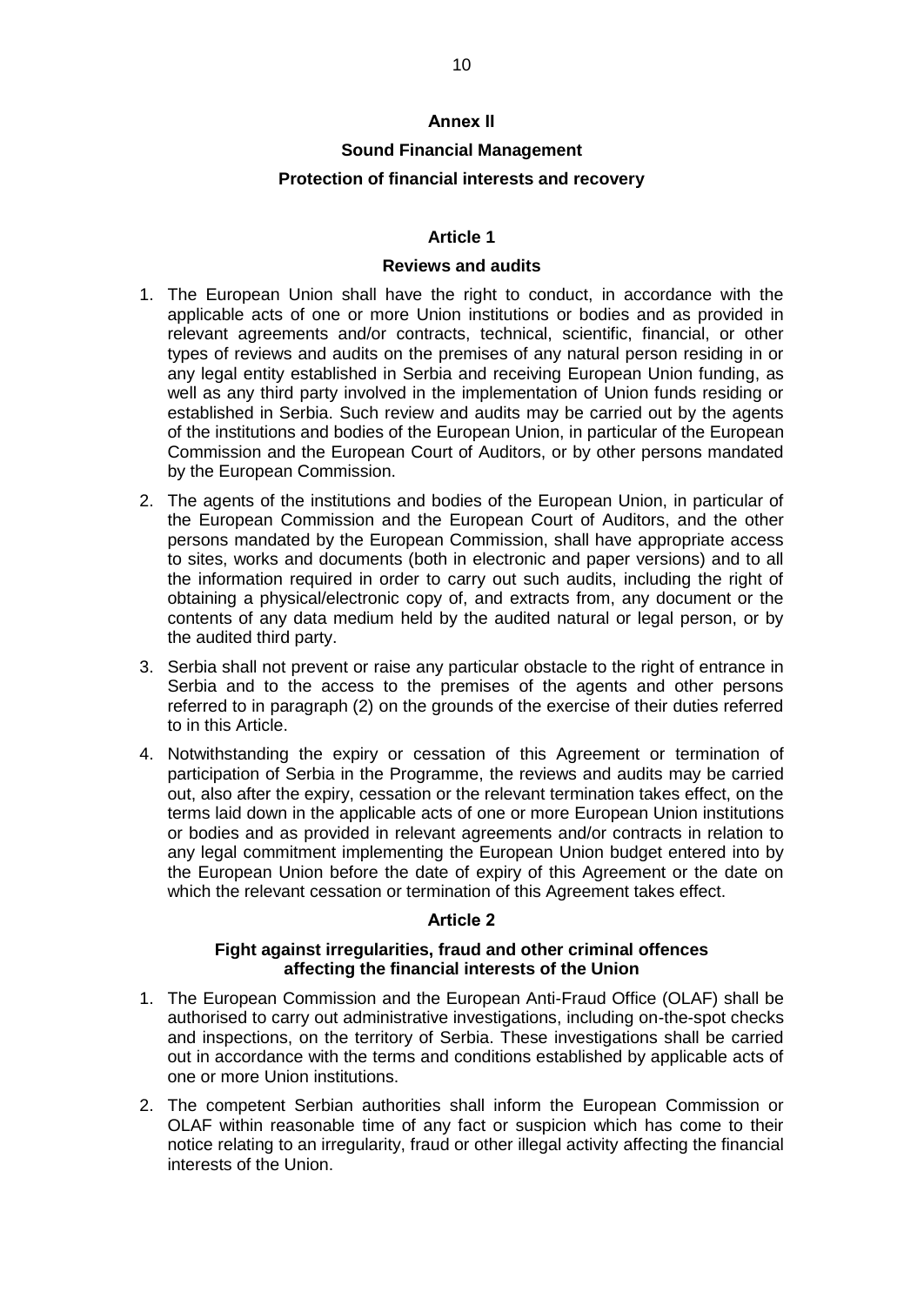- 3. On-the-spot checks and inspections may be carried out on the premises of any natural person residing in or legal entity established in Serbia and receiving Union funds, as well as of any third party involved in the implementation of Union funds residing or established in Serbia.
- 4. On-the-spot checks and inspections shall be prepared and conducted by the European Commission or OLAF in close collaboration with the competent Serbian authority designated by the Serbian government. The designated authority shall be notified a reasonable time in advance of the object, purpose and legal basis of the checks and inspections, so that it can provide assistance. To that end, the officials of the competent Serbian authorities may participate in the on-the-spot checks and inspections.
- 5. Upon request by the Serbian authorities, the on-the-spot checks and inspections may be carried out jointly with the European Commission or OLAF.
- 6. Commission agents and OLAF staff shall have access to all the information and documentation, including computer data, on the operations concerned, which are required for the proper conduct of the on-the-spot checks and inspections. They may, in particular, copy relevant documents.
- 7. Where the person, entity or another third party resists an on-the-spot check or inspection, the Serbian authorities, acting in accordance with national rules and regulations, shall assist the European Commission or OLAF, to allow them to fulfil their duty in carrying out an on-the-spot check or inspection. This assistance shall include taking the appropriate precautionary measures under national law, in particular in order to safeguard evidence.
- 8. The European Commission or OLAF shall inform the Serbian authorities of the result of such checks and inspections. In particular, the European Commission or OLAF shall report as soon as possible to the competent Serbian authority any fact or suspicion relating to an irregularity, which has come to their notice in the course of the on-the-spot check or inspection.
- 9. Without prejudice to application of Serbian criminal law, the European Commission may impose administrative measures and penalties on legal or natural persons of Serbia participating in the implementation of a programme or activity in accordance with the European Union legislation.
- 10. For the purposes of proper implementation of this Article, the European Commission or OLAF and the Serbian competent authorities shall regularly exchange information and, at the request of one of the parties to this Agreement, consult each other.
- 11. In order to facilitate effective cooperation and exchange of information with OLAF, Serbia shall designate a contact point.
- 12. Information exchanged between the European Commission or OLAF and the Serbian competent authorities shall take place having due regard to the confidentiality requirements. Personal data included in the exchange of information shall be protected in accordance with applicable regulations.
- 13. The Serbian authorities shall cooperate with the European Public Prosecutor's Office to allow it to fulfil its duty to investigate, prosecute and bring to judgment the perpetrators of, and accomplices to, criminal offences affecting the financial interests of the European Union in accordance with the applicable legislation.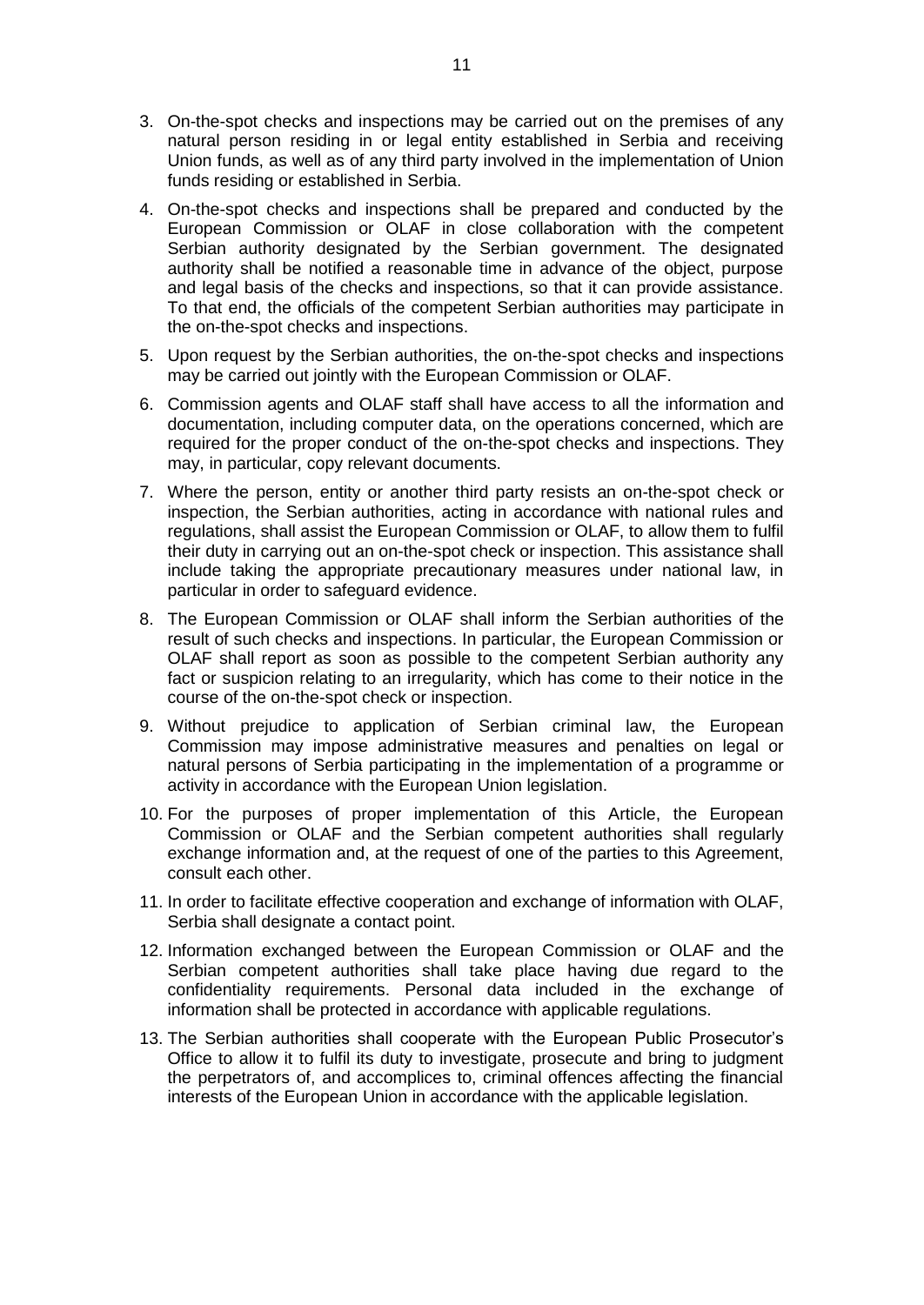### **Article 3**

### **Recovery and enforcement**

- 1. Decisions adopted by the European Commission imposing a pecuniary obligation on legal or natural persons other than States in relation to any claims stemming from the Programme shall be enforceable in Serbia. The order for enforcement shall be appended to the decision, without any other formality than a verification of the authenticity of the decision by the national authority designated for this purpose by the Government of the Republic of Serbia. The Government of the Republic of Serbia shall make known its designated national authority to the Commission and the Court of Justice of the European Union. In accordance with Article 4 of this Annex, the European Commission shall be entitled to notify such enforceable decisions directly to persons residing and legal entities established in Serbia. Enforcement shall take place in accordance with the Serbian law and rules of procedure.
- 2. Judgments and orders of the Court of Justice of the European Union delivered in application of an arbitration clause contained in a contract or agreement in relation to Union programmes, activities, actions or projects shall be enforceable in Serbia in the same manner as European Commission decisions referred to in paragraph (1).
- 3. The Court of Justice of the European Union shall have jurisdiction to review the legality of the decision of the Commission referred to in paragraph (1) and to suspend its enforcement. However, the Courts of Serbia shall have jurisdiction over complaints that enforcement is being carried out in an irregular manner.

### **Article 4**

### **Communication and exchange of information**

The European Union institutions and bodies involved in the implementation of the Programme, or in controls over that programme, shall be entitled to communicate directly, including through electronic exchange systems, with any natural person residing in or legal entity established in Serbia and receiving Union funds, as well as any third party involved in the implementation of Union funds residing or established in Serbia. Such persons, entities and parties may submit directly to the European Union institutions and bodies all relevant information and documentation which they are required to submit on the basis of the European Union legislation applicable to the Union programme and of the contracts or agreements concluded to implement that programme.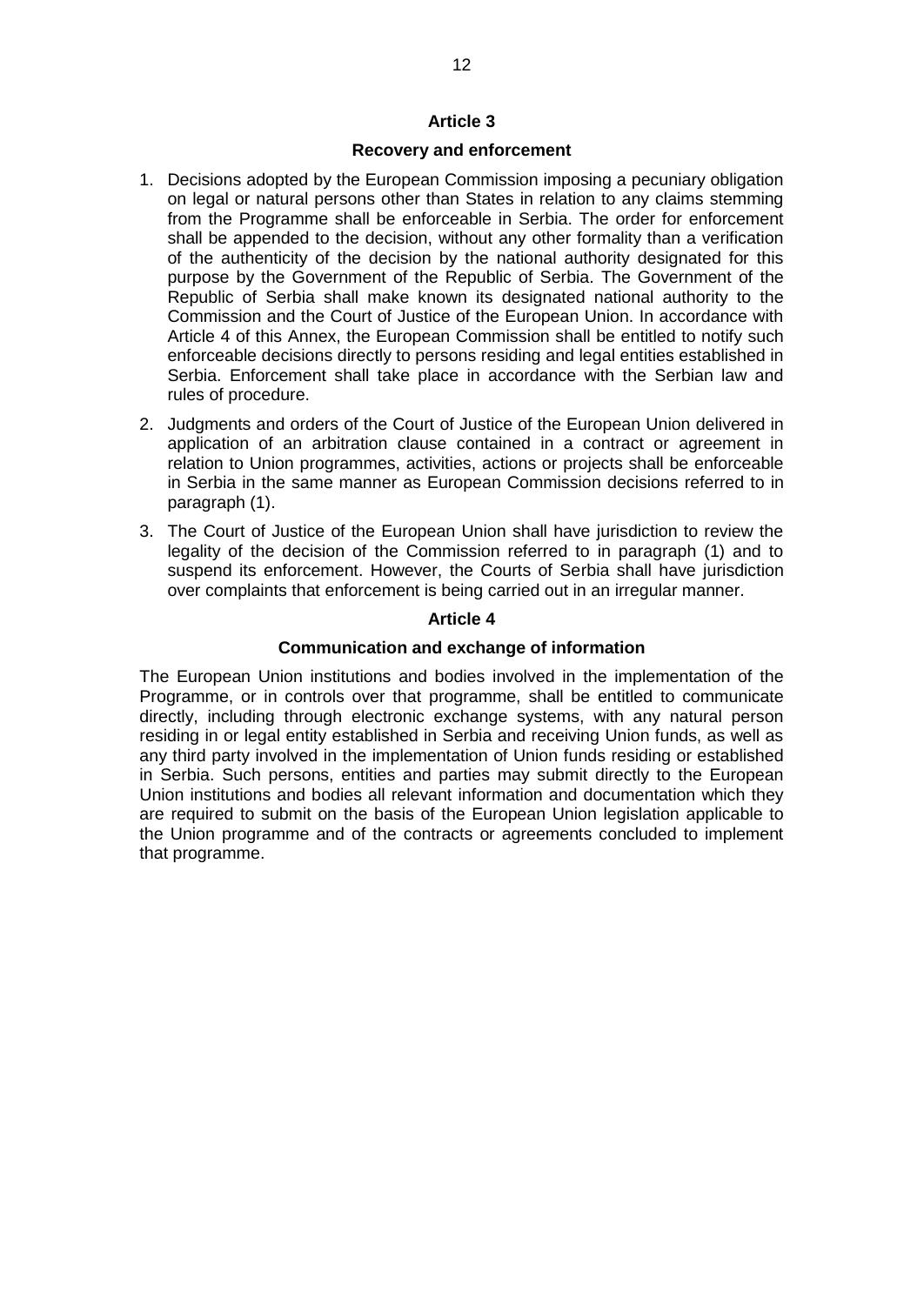### **SPORAZUM**

## **između Vlade Republike Srbije i Evropske unije o učešću Republike Srbije u programu Kreativna Evropa (2021-2027)**

Vlada Republike Srbije (u daljem tekstu "Srbija"),

sa jedne strane,

i

Evropska komisija, (u daljem tekstu "Komisija"), u ime Evropske unije (u daljem tekstu "Unija"),

sa druge strane,

u daljem tekstu "Strane"

S OBZIROM na to da je Sporazum o stabilizaciji i pridruživanju ("SSP") između Republike Srbije, s jedne strane, i Evropskih zajednica i njihovih država članica, s druge strane, odobren Odlukom 2013/490/EU Saveta i Komisije, Euratom<sup>1</sup>. Članom 132. Sporazuma o stabilizaciji i pridruživanju predviđeno je da Okvirni sporazum između Srbije i Crne Gore i Evropske zajednice, potpisan 22. novembra 2004. godine<sup>2</sup>, i njegov Aneks predstavljaju sastavni deo tog SSP. Tim Okvirnim sporazumom utvrđuju se opšti principi za učešće Srbije i Crne Gore u programima Evropske unije. Predmetni Sporazum predstavlja sporazum u smislu člana 5. tog Okvirnog sporazuma i proizvodi ista pravna dejstva kao i Memorandum o razumevanju u smislu te odredbe;

S OBZIROM na to da je Kreativna Evropa, program Unije za podršku kulturnoj raznolikosti i jačanje konkurentnosti kulturnog i kreativnog sektora, uspostavljena Uredbom (EU) 2021/818 Evropskog parlamenta i Saveta<sup>3</sup> (u daljem tekstu "Uredba o Kreativnoj Evropi");

S OBZIROM na to da, u skladu sa članom 9. stav 2. Uredbe o Kreativnoj Evropi, koji se odnosi na pridruživanje trećih zemalja, posebni uslovi pridruživanja treba da budu utvrđeni međunarodnim sporazumom između Unije i pridružene zemlje;

UVIĐAJUĆI da su ciljevi i opšti principi programa Unije Kreativna Evropa od ključnog značaja sa kulturne, demokratske, ekološke, socijalne i ekonomske tačke gledišta, te da su od posebnog značaja za naša društva i kulturne sektore koji se trenutno suočavaju sa izazovima vazanim za globalizaciju, klimatske promene i digitalizaciju;

POTVRĐUJUĆI da ove ciljeve politike, koji se takođe ogledaju u Uneskovoj Konvenciji o zaštiti i unapređenju raznolikosti kulturnih izraza iz 2005. godine, sprovodi Srbija koja se suočava sa sličnim izazovima i deli iste principe kao što su demokratija, vladavina prava, poštovanje ljudskih prava, uključujući jednakost svih ljudi, rodnu ravnopravnost i slobodu izražavanja i umetničku slobodu;

UZIMAJUĆI U OBZIR zajedničke ciljeve, vrednosti i jake veze Strana u oblasti kulture, audio-vizuelnih medija i medija uspostavljene u prethodnom periodu učešćem u programu Kreativna Evropa 2014-2020, i zajedničku želju Strana da dalje

-

<sup>1</sup> *СЛ L 278, 18.10.2013, стр. 14‒15*

<sup>&</sup>lt;sup>2</sup> СЛ L 192, 22.7.2005, стр. 29-34

<sup>3</sup> *СЛ L 189, 28.5.2021, стр. 34‒60*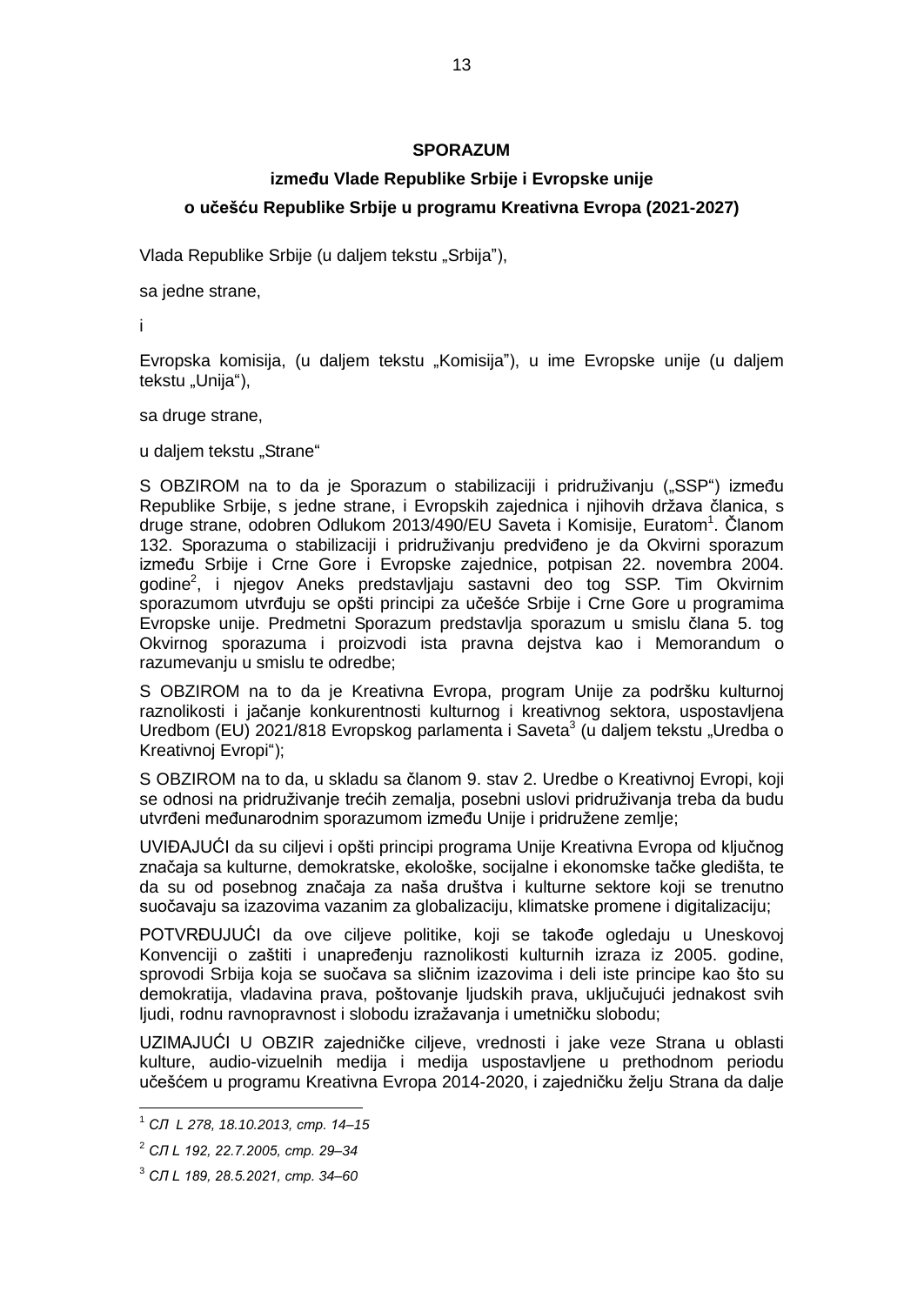razvijaju, jačaju, podstiču i proširuju svoje odnose i saradnju u ovim oblastima;

UZIMAJUĆI U OBZIR uslove utvrđene u članu 9. stav 2. Uredbe o Kreativnoj Evropi, zemlje Evropske politike susedstva takođe mogu imati koristi od odstupanja za učešće u Intersektorskom potprogramu i pojedinim aktivnostima potprograma MEDIA. U ocenjivanju prikladnosti takvog odstupanja, EU posebno uzima u obzir okolnosti kao što su specifična situacija audio-vizuelnog tržišta u datoj zemlji i nivo integracije u evropsku audio-vizuelnu politiku. 4

SPORAZUMELI SU SE O SLEDEĆEM:

## **Član 1.**

### **Obim pridruživanja**

- 1. Srbija će učestvovati u "Kreativnoj Evropi", programu Unije za kulturni i kreativni sektor (u daljem tekstu "Program") kao pridružena zemlja u skladu sa uslovima ustanovljenim Uredbom EU 2021/818 Evropskog parlamenta i Saveta.
- 2. Srbija će učestvovati kao pridružena zemlja u sledećim aktivnostima Programa:
	- a) Sve aktivnosti u potprogramu Kultura;
	- b) Sve aktivnosti u Intersektorskom potprogramu i potprogramu MEDIA do 31. decembra 2022. godine. Nakon ovog datuma, nastavak učešća u Intersektorskom potprogramu i potprogramu MEDIA zavisiće od dostavljenih dokaza Uniji da Srbija ispunjava uslove utvrđene Direktivom 2010/13/EU<sup>5</sup> kako je navedeno u članu 9. stav 2. Uredbe o Kreativnoj Evropi. Srbija će obezbediti kontinuirano ispunjavanje takvih uslova tokom celokupnog trajanja Programa. Ako dostavljeni dokazi nisu dovoljni ili ako se tokom sprovođenja Sporazuma pokaže da uslovi nisu ispunjeni, učešće u potprogramu MEDIA i u Intersektorskom potprogramu može da se prekine odnosno da se ne produži. U prethodnom slučaju, odredbe člana 6. st. 6. i 7. primenjuju se *mutatis mutandis.*

## **Član 2.**

### **Uslovi učešća u programu Kreativna Evropa**

- 1. Srbija će učestvovati u Programu kao pridružena zemlja u skladu sa uslovima utvrđenim Okvirnim sporazumom koji pokriva učešće Srbije u bilo kom programu Unije, i pod uslovima navedenim u ovom Sporazumu, u pravnom aktu iz člana 1. ovog Sporazuma, kao i u svim drugim pravilima koja se odnose na sprovođenje Programa i aktivnosti u njihovim najnovijim verzijama.
- 2. Osim ako nije drugačije predviđeno uslovima iz stava 1. ovog člana, pravna lica osnovana u Srbiji mogu da učestvuju u aktivnostima Programa pod jednakim uslovima koji važe za pravna lica osnovana u Uniji, uključujući poštovanje restriktivnih mera EU<sup>6</sup>.
- 3. Srbija će uspostaviti odgovarajuće strukture i mehanizme na nacionalnom nivou i usvojiti sve druge neophodne mere za nacionalno koordinisanje i organizaciju aktivnosti kako bi implementirala Program u skladu sa relevantnim odredbama Uredbe o Kreativnoj Evropi. Naročito, Srbija se obavezuje da osnuje Desk

 $\overline{a}$ 

<sup>4</sup> *Видети уводну изјаву 34 Уредбе о Креативној Европи.*

<sup>5</sup> *СЛ L95, 15.4.2010, стр.1.*

<sup>6</sup> *Рестриктивне мере ЕУ усвојене су у складу са чланом 29. Уговора о Европској унији односно чланoм 215. Уговора о функционисању Европске уније.*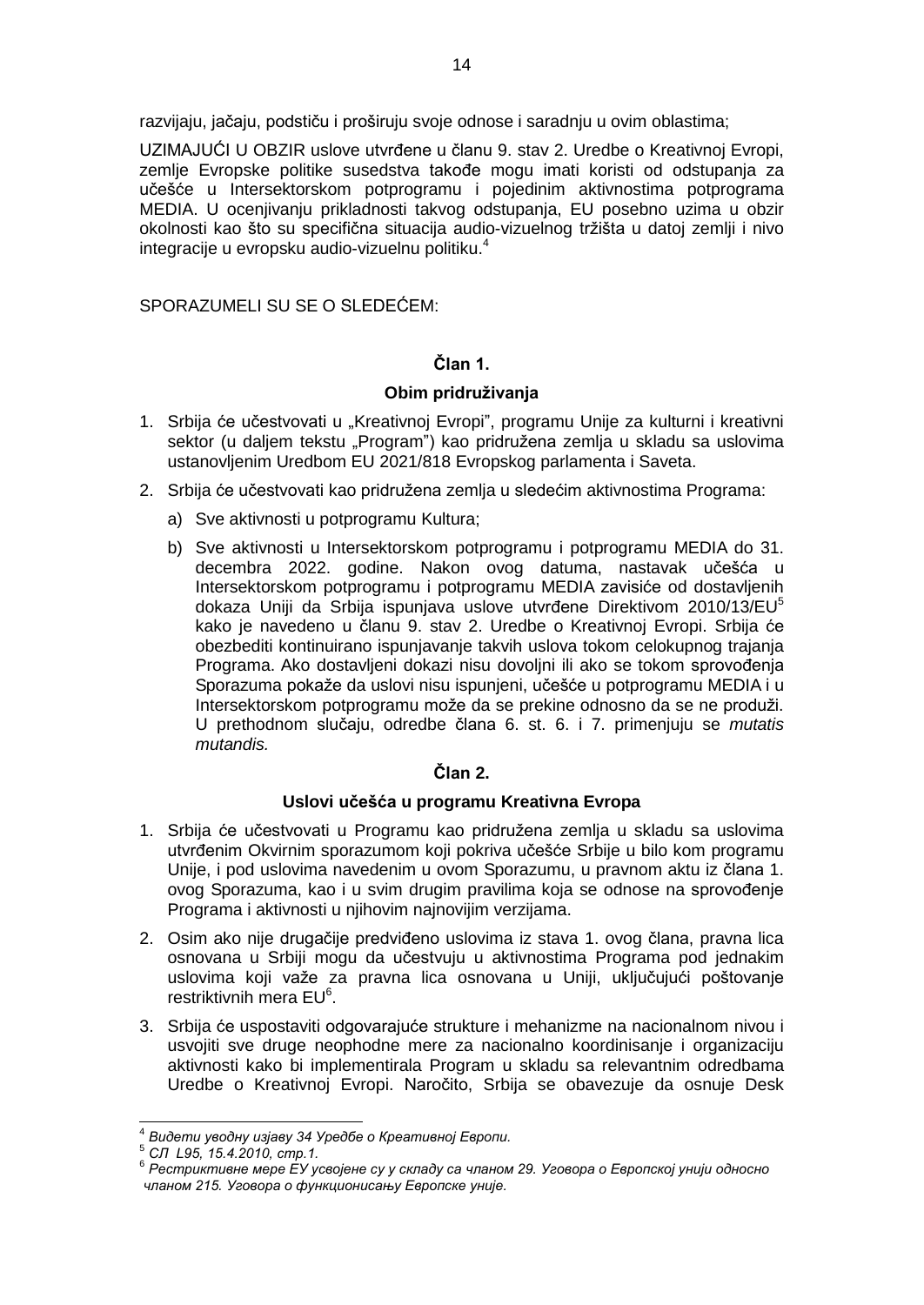Kreativne Evrope u skladu sa članom 7. stav 1. tačka (d) Uredbe o Kreativnoj Evropi i smernicama Komisije.

- 4. Prava Srbije na zastupanje i učešće u Odboru za Kreativnu Evropu, osnovanim u skladu sa članom 24. Uredbe o Kreativnoj Evropi i njegovim podgrupama biće jednaka onima koja se primenjuju na pridružene zemlje. Shodno tome, predstavnici Srbije imaće pravo da učestvuju kao posmatrači u Odboru za Kreativnu Evropu odgovornom za nadzor nad sprovođenjem Programa, bez prava glasa, za šta će Srbija plaćati finansijski doprinos i za tačke koje se tiču Srbije.
- 5. Putni troškovi i dnevnice predstavnika i stručnjaka Srbije nastali tokom njihovog učešća kao posmatrača rada Odbora na koji se odnosi član 24. Uredbe o Kreativnoj Evropi, ili na drugim sastancima u vezi sa sprovođenjem Programa, biće nadoknađeni od strane Komisije po istom osnovu i u skladu sa procedurama koje su na snazi za predstavnike država članica Evropske unije.
- 6. Strane će učiniti sve da, u okviru postojećih odredbi, olakšaju slobodno kretanje i boravak umetnika, novinara i stručnjaka koji učestvuju u aktivnostima obuhvaćenim ovim Sporazumom i da olakšaju prekogranično kretanje robe i usluga namenjenih za upotrebu u takvim aktivnostima.
- 7. Srbija će, u skladu sa svojim propisima, po potrebi, preduzimati sve potrebne mere kako bi obezbedila da roba i usluge koje su kupljene ili uvezene u Srbiju i koje se delimično ili u potpunosti finansiraju u skladu sa sporazumima o dodeljivanju bespovratnih sredstava i/ili ugovorima zaključenim za realizaciju aktivnosti u skladu sa ovim Sporazumom, budu oslobođeni carine, uvoznih dažbina i drugih fiskalnih nameta koji važe u Srbiji. Promet dobara i usluga, kao i uvoz dobara koji se vrši u cilju realizacije programa "Kreativna Evropa" u skladu sa ovim Sporazumom oslobođen je PDV.
- 8. Srbija će koristiti engleski jezik za kontakt za Komisijom u vezi sa procedurama vezanim za zahteve, ugovore i izveštaje kao i za druge administrativne aspekte Programa.

## **Član 3.**

## **Finansijski doprinos**

- 1. Učešće Srbije ili pravnih lica iz Srbije u Programu podleže obavezi Srbije da plaća finansijski doprinos Programu i povezane troškove upravljanja, izvršenja i rada u okviru opšteg budžeta Unije (u daljem tekstu "budžet Unije").
- 2. Finansijski doprinos biće u vidu:
	- a) operativnog doprinosa; i
	- b) naknade za učešće.
- 3. Plaćanje finansijskog doprinosa vršiće se u celosti na godišnjoj osnovi, u skladu sa pozivom za uplatu sredstava i dospevaće na naplatu najkasnije 45 dana od datuma poziva.
- 4. Operativni doprinos pokriva operativne troškove i troškove podrške Programu i predstavlja dodatni iznos kako u odobrenim sredstvima za plaćanje tako i u preuzetim obavezama u odnosu na iznose unete u budžet Unije koji je konačno usvojen za Program.
- 5. Operativni doprinos zasniva se na ključu za računanje doprinosa koji je definisan kao odnos bruto domaćeg proizvoda (BDP) Srbije po tržišnim cenama prema bruto domaćem proizvodu Unije po tržišnim cenama. Bruto domaće proizvode po tržišnim cenama koji će se primenjivati utvrđuje Unija na osnovu najnovijih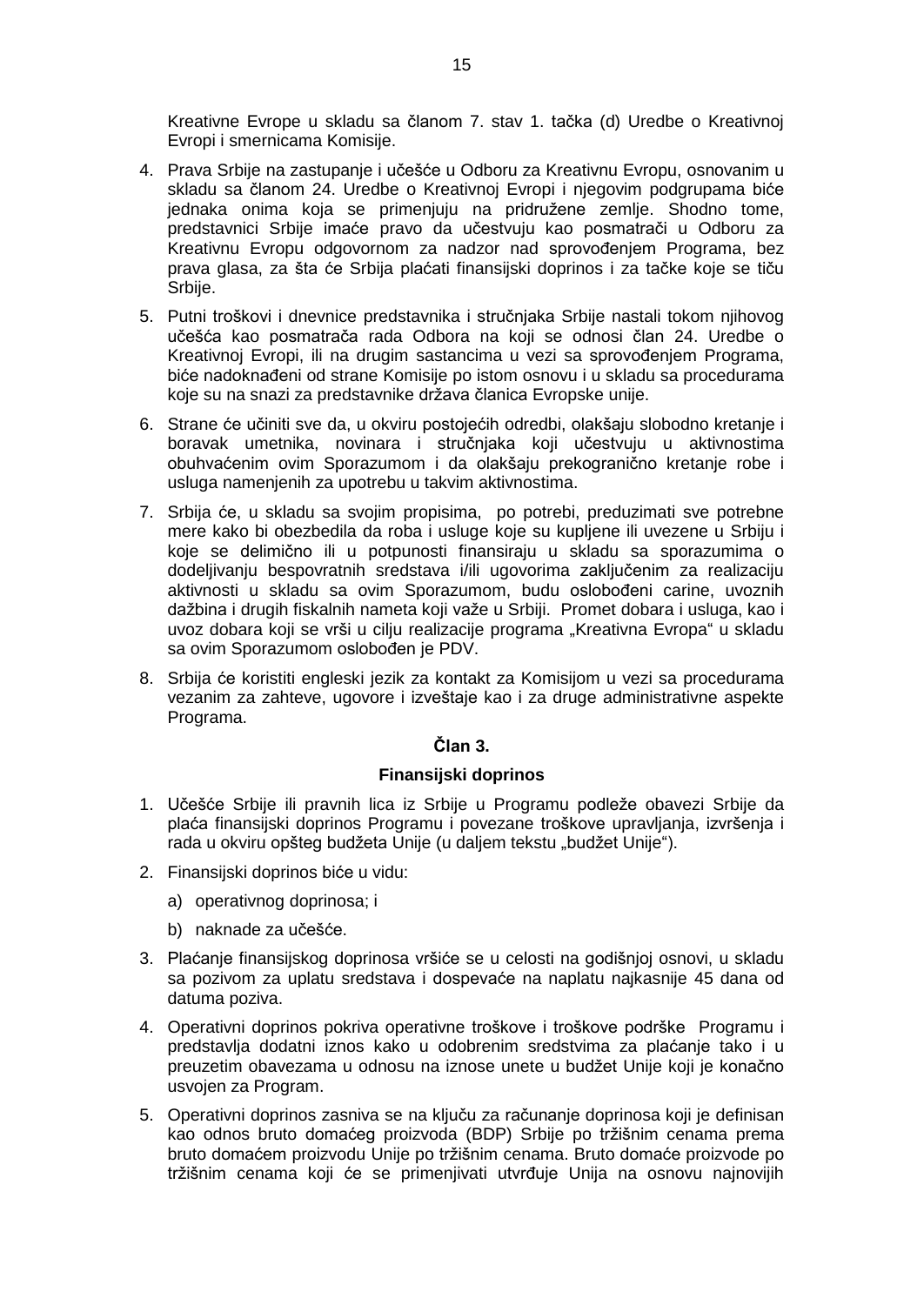statističkih podataka dostupnih za obračun budžeta u godini koja prethodi godini u kojoj se vrši godišnja uplata. Izuzetno, operativni doprinos za 2021. godinu će biti izračunat na osnovu BDP-a za 2019. godinu po tržišnim cenama. Prilagođavanja ovog ključa za računanje doprinosa utvrđena su u Aneksu I.

- 6. Početni operativni doprinos obračunava se primenom ključa za računanje doprinosa, sa prilagođavanjima, na početno preuzete obaveze unete u budžet Unije koji je konačno usvojen za odgovarajuću godinu za finansiranje Programa.
- 7. Naknada za učešće iznosi 4% godišnjeg početnog operativnog doprinosa koji se obračunava u skladu sa st. 4. i 5. i plaća fazno na način utvrđen u Aneksu I.
- 8. Unija će pružati Srbiji informacije u vezi sa njenim finansijskim učešćem koje su uključene u informacije o budžetu, računovodstvu, rezultatima i evaluaciji i koje se dostavljaju organima Unije za budžet i izvršenje budžeta u vezi sa Programom. Predmetne informacije dostavljaju se uzimajući u obzir pravila poverljivosti i zaštite podataka Srbije i Unije i ne dovode u pitanje informacije koje Srbija ima pravo da dobije prema Aneksu II.
- 9. Svi doprinosi Srbije ili plaćanja iz Unije, kao i iznosi koji se isplaćuju ili primaju, obračunavaće se u evrima.

## **Član 4.**

### **Praćenje, evaluacija i izveštavanje**

- 1. Ne dovodeći u pitanje odgovornosti Komisije, Evropske kancelarije za borbu protiv prevara (OLAF), Evropskog revizorskog suda u vezi sa praćenjem i ocenjivanjem Programa, učešće Srbije u Programu biće praćeno u kontinuitetu na nivou partnerstva koje uključuje Komisiju i Srbiju.
- 2. Pravila koja se odnose na dobro finansijsko upravljanje, uključujući finansijsku kontrolu, povraćaj i druge mere protiv prevara u vezi sa finansiranjem Unije u skladu sa ovim Sporazumom utvrđena su u Aneksu II.

## **Član 5.**

### **Veze sa drugim međunarodnim sporazumima**

Ovaj Sporazum primenjuje se u skladu sa obavezama Strana prema Uneskovoj Konvenciji o zaštiti i unapređenju raznolikosti kulturnih izraza iz 2005. godine.

## **Član 6.**

### **Završne odredbe**

- 1. Ovaj Sporazum stupa na snagu na dan kada Strane jedna drugu obaveste o završetku unutrašnjih procedura koje su neophodne za njegovo stupanje na snagu.
- 2. Ovaj Sporazum se primenjuje od 1. januara 2021. godine. On ostaje na snazi onoliko dugo koliko je potrebno za završetak svih projekata i aktivnosti koje se finansiraju iz Programa, svih aktivnosti neophodnih za zaštitu finansijskih interesa Evropske unije i svih finansijskih obaveza koje proističu iz primene ovog Sporazuma između Strana.
- 3. Srbija i Unija mogu da primenjuju ovaj Sporazum privremeno u skladu sa njihovim unutrašnjim procedurama i zakonodavstvom. Privremena primena počinje na dan kada Strane jedna drugu obaveste o završetku unutrašnjih procedura neophodnih za tu svrhu.
- 4. U slučaju da Srbija obavesti Komisiju koja postupa u ime Unije o nemogućnosti završetka unutrašnjih procedura neophodnih za stupanje ovog Sporazuma na snagu, ovaj Sporazum prestaje da se primenjuje na dan kada Komisija primi ovo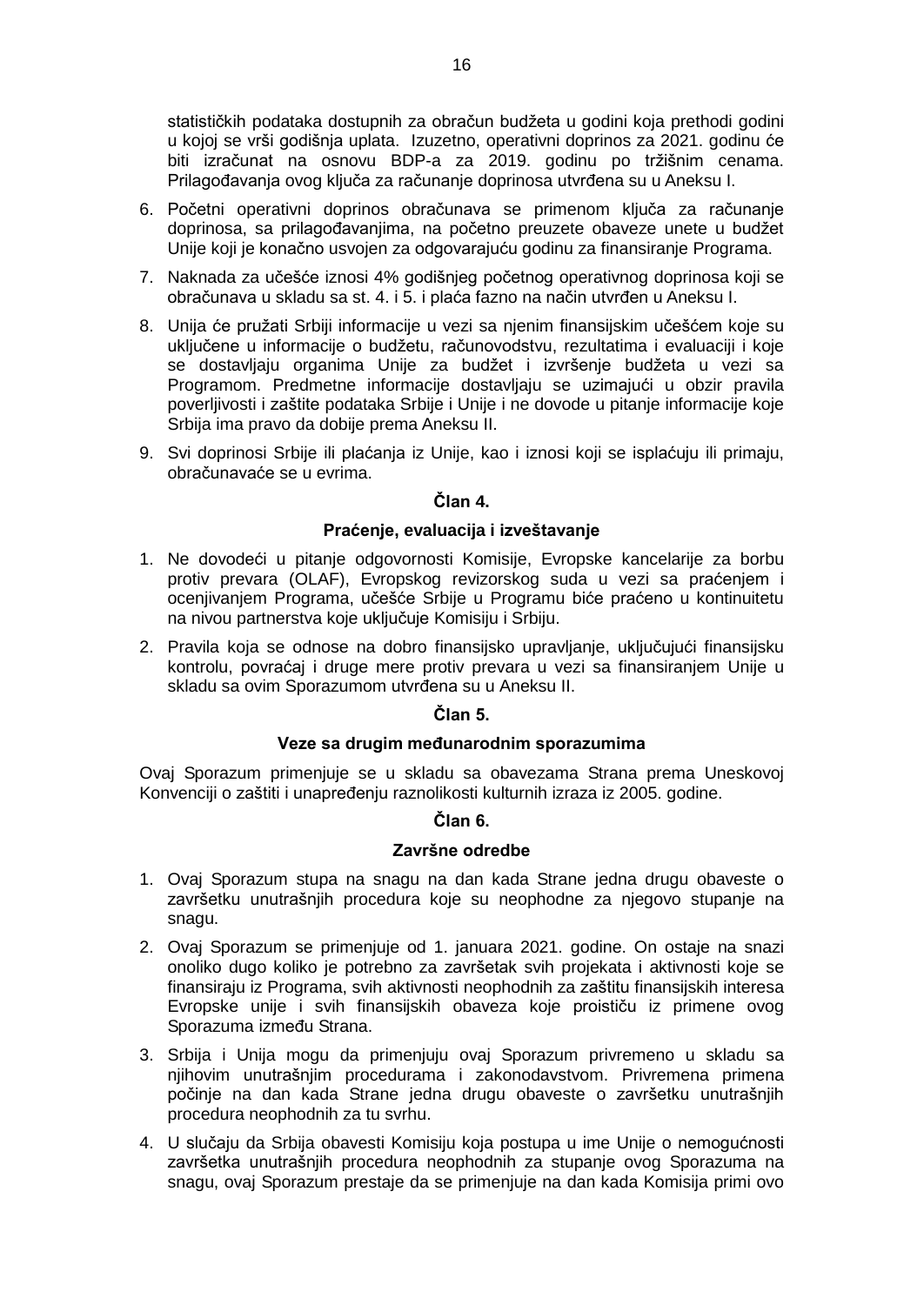obaveštenje, što će za potrebe ovog Sporazuma predstavljati datum prestanka primene.

5. Primena ovog sporazuma može da se obustavi na inicijativu Unije u slučaju neplaćanja finansijskog ili operativnog doprinosa koji Srbija duguje, kao što je opisano u tački II, stav 3. Aneksa I.

Komisija će obavestiti Srbiju o obustavi primene ovog Sporazuma zvaničnim pismom obaveštenja koje će stupiti na snagu 30 dana nakon što Srbija primi ovo obaveštenje.

U slučaju obustave primene ovog Sporazuma, pravna lica osnovana u Srbiji neće imati pravo da učestvuju u procedurama dodele koje još nisu okončane u trenutku kada obustava stupi na snagu. Procedura dodele smatraće se završenom kada su kao rezultat te procedure preuzete pravne obaveze.

Obustava ne utiče na pravne obaveze preuzete prema pravnim licima osnovanim u Srbiji pre stupanja obustave na snagu. Ovaj Sporazum će nastaviti da se primenjuje na takve pravne obaveze.

Komisija će odmah obavestiti Srbiju nakon što Komisija primi celokupan iznos dospelog finansijskog ili operativnog doprinosa. Obustava će se ukinuti odmah po prijemu ovog obaveštenja.

Od datuma ukidanja obustave, pravna lica u Srbiji ponovo stiču pravo na procedure dodele pokrenute nakon ovog datuma i procedure dodele pokrenute pre ovog datuma, a za koje rokovi za podnošenje prijave nisu istekli.

6. Svaka strana može u bilo kom trenutku da raskine ovaj Sporazum slanjem pismenog obaveštenja o nameri raskida Sporazuma.

Raskid stupa na snagu tri kalendarska meseca nakon datuma prijema pismenog obaveštenja od strane primaoca. Datum kada raskid stupi na snagu predstavljaće datum raskida za potrebe ovog Sporazuma.

- 7. U slučaju prestanka privremene primene ovog Sporazuma u skladu sa stavom 4. ili njegovog raskida u skladu sa stavom 6. Strane su saglasne da:
	- a) nastave sa realizacijom projekata, akcija, aktivnosti ili njihovih delova, a za koje su preuzele pravne obaveze za vreme privremene primene i/ili nakon stupanja na snagu ovog Sporazuma, ili pre prestanka primene ili raskida ovog Sporazuma, sve do njihovog završetka u skladu sa uslovima utvrđenim ovim Sporazumom;
	- b) se godišnji finansijski doprinos za N godinu u kojoj prestaje privremena primena ovog Sporazuma ili u kojoj je Sporazum raskinut isplaćuje u potpunosti u skladu sa članom 3. ovog Sporazuma.

Strane će sve druge posledice raskida ili prestanka privremene primene ovog Sporazuma rešiti uz obostranu saglasnost.

- 8. Ovaj Sporazum može biti izmenjen i dopunjen jedino u pisanom obliku uz obostranu saglasnost Strana. Izmene i dopune ovog Sporazuma stupaju na snagu u skladu sa istom procedurom koja važi za stupanje na snagu Sporazuma.
- 9. Aneksi ovog Sporazuma čine sastavni deo ovog Sporazuma.

Ovaj Sporazum izrađen je u dva originalna primerka na engleskom jeziku.

Potpisano u dva originalna primerka, na engleskom jeziku,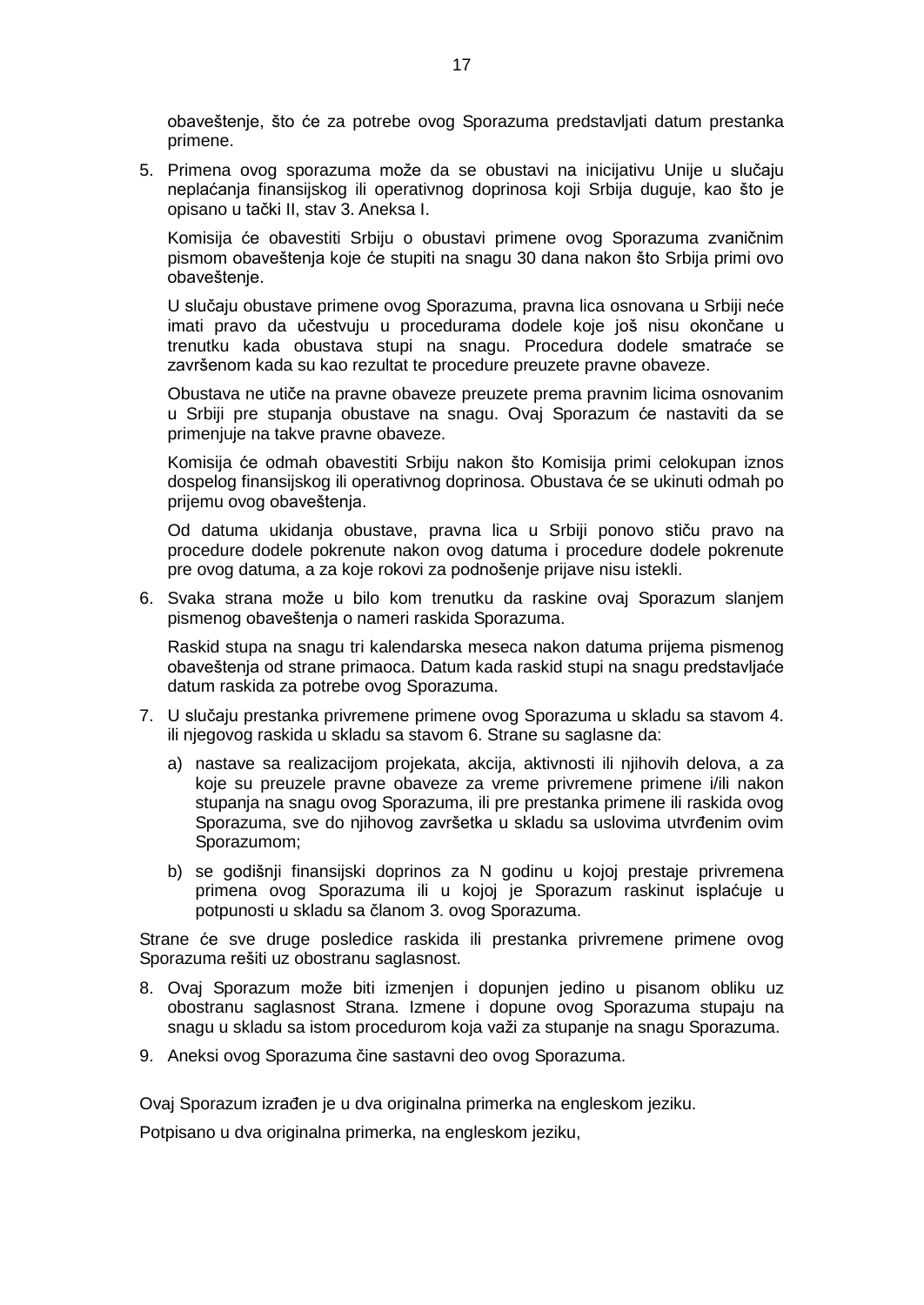u Beogradu, dana 9. novembra 2021. godine i u Briselu, dana 17. novembra 2021. godine

Za Vladu Republike Srbije

**Maja Gojković, s.r.** potpredsednica Vlade i ministar kulture i informisanja Za Evropsku uniju

**Marija Gabrijel, s.r.** Komesarka za inovacije, istraživanje, kulturu, obrazovanje i mlade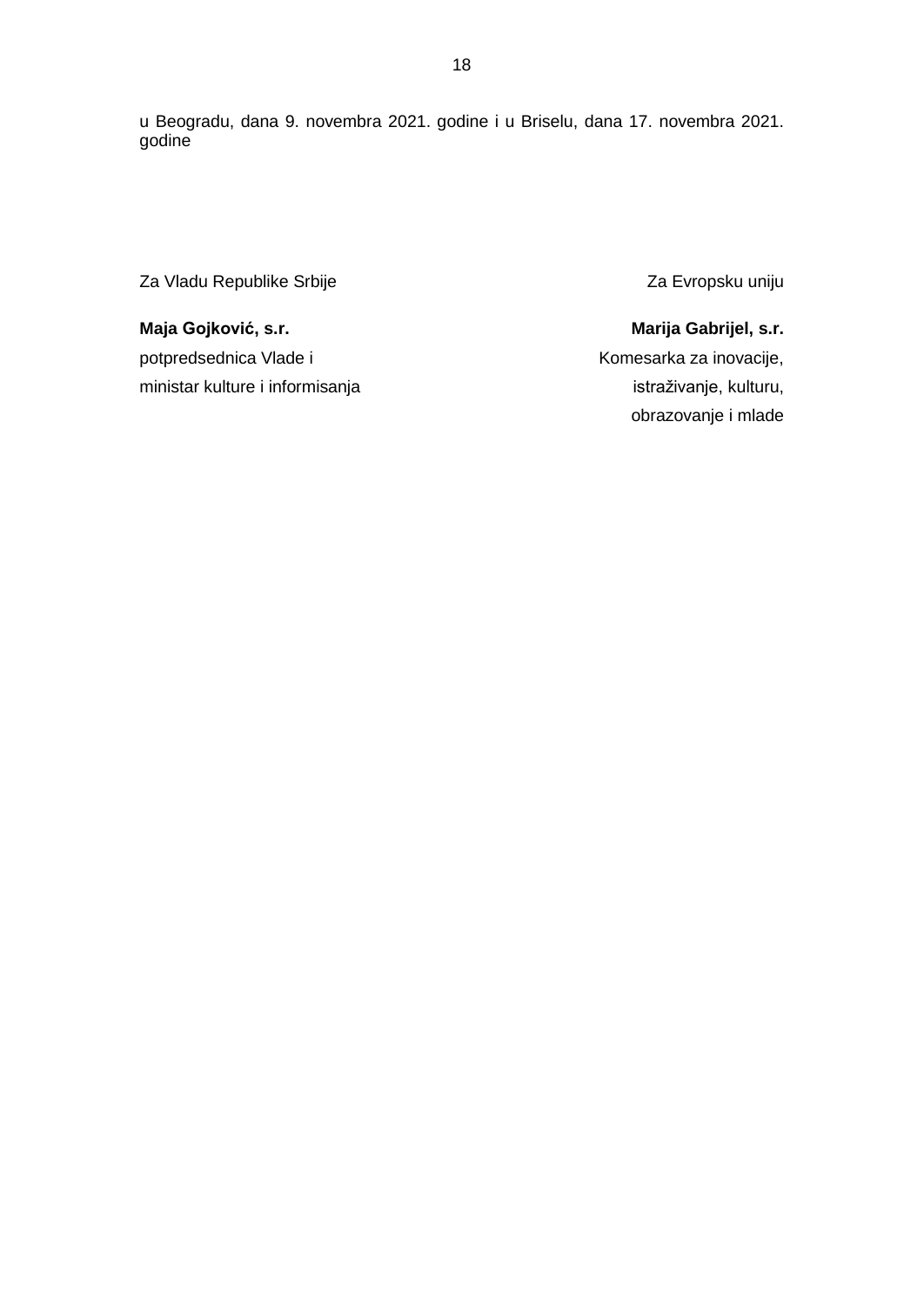*ANEKS I: Pravila prema kojima se rukovodi finansijski doprinos Srbije programu Kreativna Evropa (2021-2027)*

*ANEKS II: Dobro finansijsko upravljanje*

## **Aneks I**

## **Pravila prema kojima se rukovodi finansijski doprinos Srbije programu Kreativna Evropa (2021-2027)**

### **I. Izračunavanje finansijskog doprinosa Srbije**

- 1. Finansijski doprinos Srbije Programu utvrđuje se na godišnjoj osnovi srazmerno i dodatno na iznos koji će biti dostupan svake godine u budžetu Unije za sredstva za obaveze potrebna za upravljanje, izvršenje i rad Programa.
- 2. Naknada za učešće navedena u članu 3. stav 7. ovog Sporazuma postepeno se uvodi prema sledećem:
	- 2021: 0.5%; 2022: 1,0%; 2023: 1,5%; 2024: 2,0%; 2025: 2,5%; 2026: 3,0%; 2027: 4,0%;
- 3. U skladu sa članom 3. stav 5. ovog Sporazuma, početni operativni doprinos koji Srbija plaća za učešće u Programu biće izračunat za odgovarajuće finansijske godine primenom prilagođavanja ključa za računanje doprinosa.

Prilagođavanje ključa za računanje doprinosa je:

Prilagođen ključ za računanje doprinosa = Ključ za računanje doprinosa ×*Koeficijent*

Koeficijent koji se koristi za navedeni proračun radi prilagođavanja ključa za računanje doprinosa iznosi 0,55.

### **II. Uplata finansijskog doprinosa Srbije**

- 1. Komisija obaveštava Srbiju, što je ranije moguće, a najkasnije prilikom izdavanja prvog poziva za uplatu sredstava za datu finansijsku godinu, o sledećim informacijama:
	- a) iznosima sredstava za obaveze u budžetu Unije koji je konačno usvojen za datu godinu za budžetske linije koje pokrivaju učešće Republike Srbije u Programu;
	- b) iznosu naknade za učešće navedene u članu 3. stav 7. ovog Sporazuma;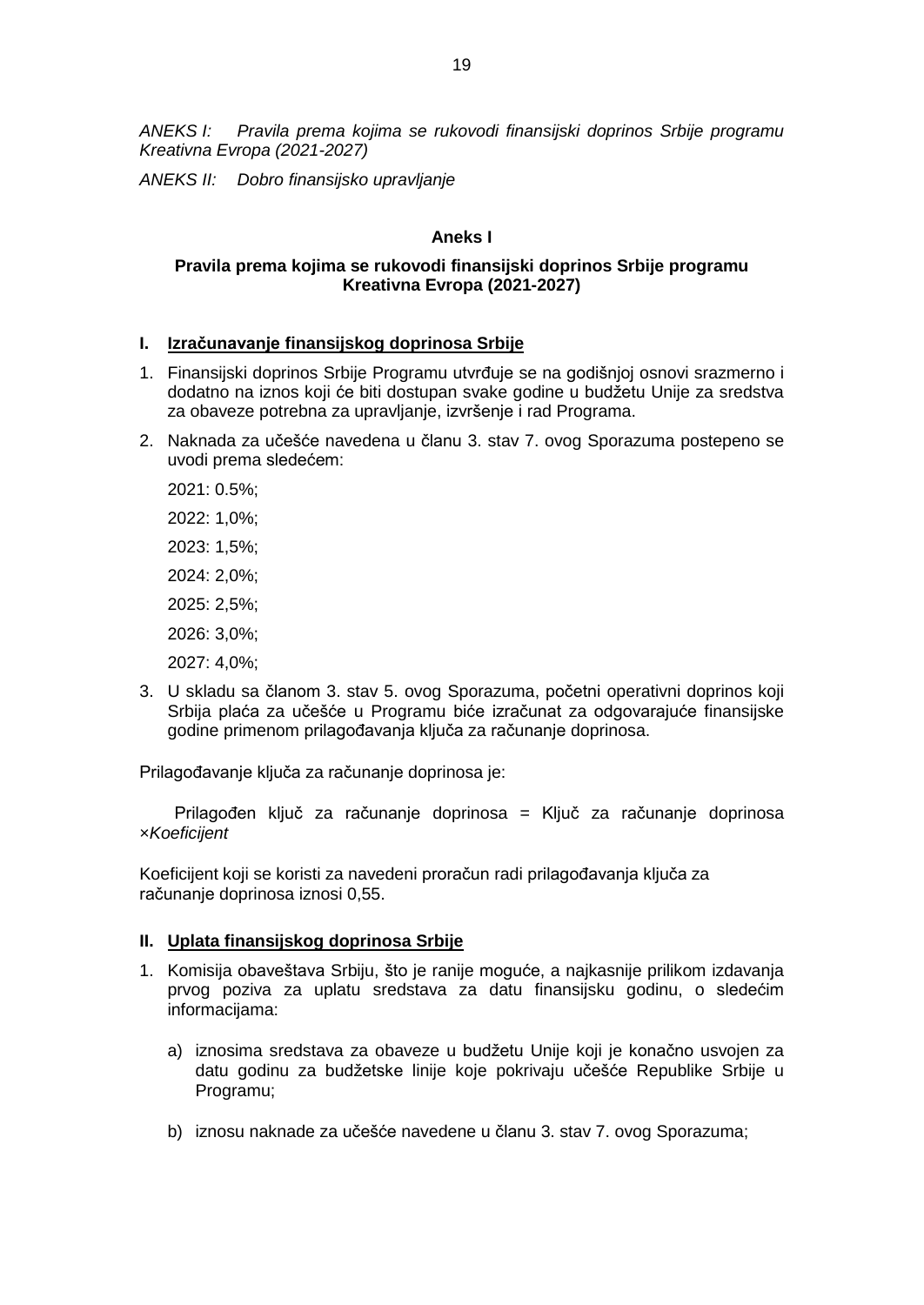Po osnovu Nacrta budžeta, Komisija dostavlja procenu informacija za narednu godinu pod tačkama a) i b) što je ranije moguće, a najkasnije do 1. septembra finansijske godine.

2. Komisija izdaje, najkasnije u aprilu svake finansijske godine, poziv za uplatu sredstava za Srbiju koji odgovara njenom doprinosu u skladu sa ovim Sporazumom.

Svaki od poziva za uplatu sredstava predviđa uplatu doprinosa Srbije najkasnije 45 dana nakon izdavanja poziva za uplatu sredstava.

Tokom prve godine sprovođenja ovog Sporazuma, Komisija izdaje poziv za uplatu sredstava u roku od 60 dana od potpisivanja ovog Sporazuma.

3. Srbija plaća svoj finansijski doprinos prema ovom Sporazumu u skladu sa stavom 3. člana 3. ovog Sporazuma. Ukoliko do datuma dospeća Srbija ne izvrši plaćanje, Komisija šalje formalno pismo podsećanja.

Svako kašnjenje u plaćanju finansijskog doprinosa dovodi do plaćanja zatezne kamate od strane Srbije na neplaćeni iznos od datuma dospeća.

Kamatna stopa za dospeli iznos neplaćen na datum dospeća predstavlja stopu koju primenjuje Evropska centralna banka na osnovnu delatnost refinansiranja, u skladu sa objavom u seriji C *Službenog lista Evropske unije* koji je na snazi prvog kalendarskog dana u mesecu u koji pada datum dospeća, uvećan za jedan i po procentni poen.

U slučaju da je kašnjenje plaćanja doprinosa toliko da može u značajnoj meri da ugrozi sprovođenje i upravljanje Programom, Komisija može da obustavi učešće Republike Srbije u Programu nakon neplaćanja 20 radnih dana nakon formalnog pisma podsećanja, ne dovodeći u pitanje obaveze Unije u skladu sa sporazumima o dodeli bespovratnih sredstava, odnosno ugovorima koji su već zaključeni u pogledu sprovođenja posrednih aktivnosti za koje je Srbija odabrana.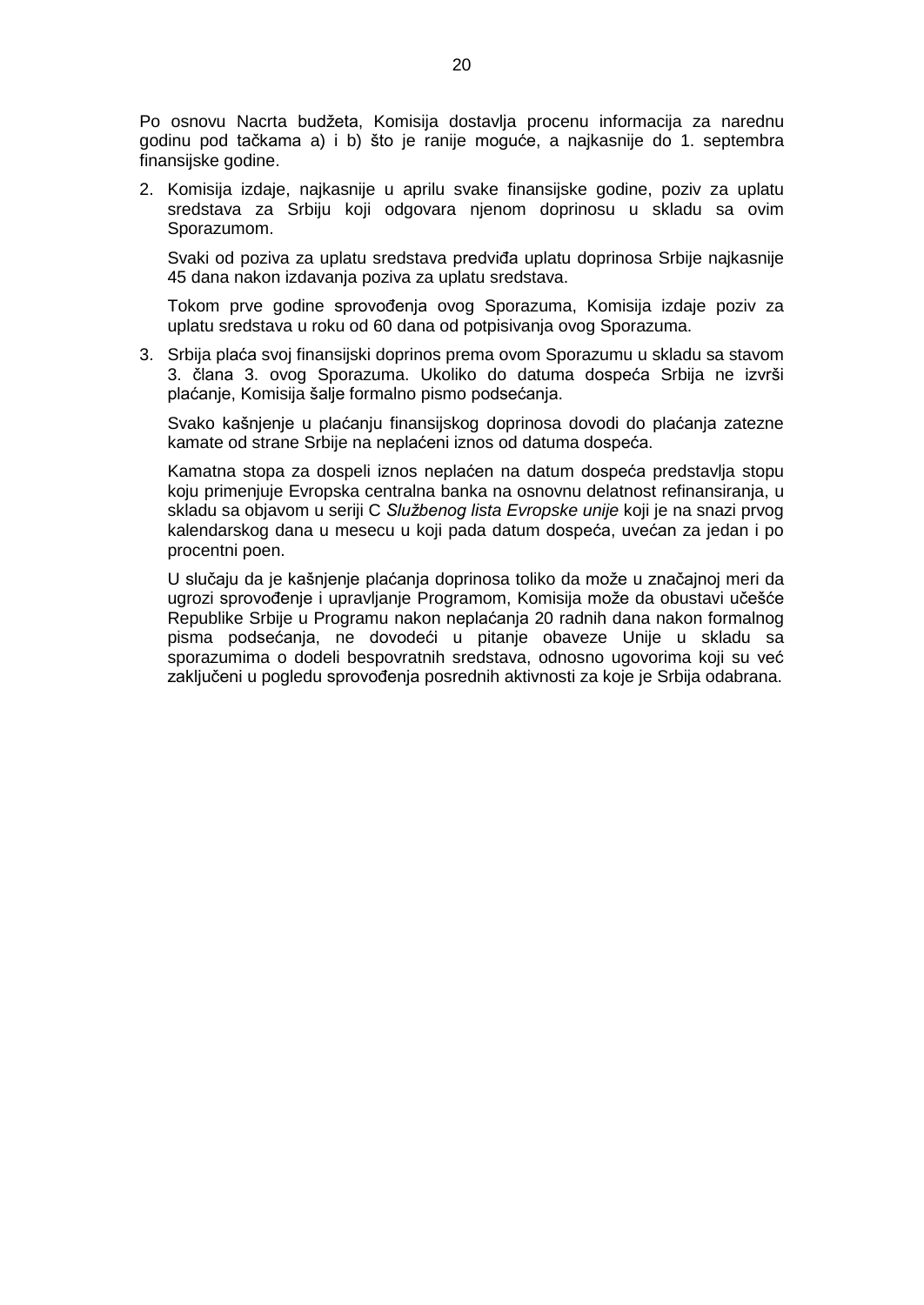### **Aneks II**

## **Dobro finansijsko upravljanje**

## **Zaštita finansijskih interesa i povraćaj**

## **Član 1.**

### **Kontrole i revizije**

1. Evropska unija ima pravo da sprovodi, u skladu sa važećim aktima jedne ili više institucija ili organa Unije i u skladu sa relevantnim sporazumima, odnosno ugovorima, tehničke, naučne, finansijske, i druge vrste kontrola i revizija u prostorijama svakog fizičkog lica sa prebivalištem u Srbiji ili svakog pravnog lica osnovanog u Srbiji koje prima sredstva Evropske unije, kao i trećih strana uključenih u sprovođenje fondova Unije sa prebivalištem ili osnovanim u Srbiji. Datu kontrolu i revizije mogu da sprovode agenti institucija i organa Evropske unije, naročito Evropske komisije i Evropskog revizorskog suda, ili druga lica koja za to zaduži Evropska komisija.

2. Agenti institucija i organa Evropske unije, naročito Evropske komisije i Evropskog revizorskog suda, ili druga lica koja za to zaduži Evropska komisija, imaju odgovarajući pristup lokacijama, radovima i dokumentima (i u elektronskoj i u papirnoj verziji) i svim informacijama neophodnim da bi sproveli datu reviziju, uključujući pravo dobijanja fizičkog/elektronskog primerka, ili izvoda iz sve dokumentacije, ili sadržaja svih medija za skladištenje podataka u svojini revidiranog fizičkog ili pravnog lica, ili revidirane treće strane.

3. Srbija ne sprečava niti postavlja bilo kakve prepreke na pravo ulaska u Srbiju i pristup prostorijama za agente ili druga lica navedena u stavu 2. po osnovu izvršenja njihovih dužnosti navedenih ovim članom.

4. Bez obzira na istek ili prekid ovog Sporazuma ili prekid učešća Srbije u Programu, kontrole i revizije se mogu sprovesti i nakon što istek, prekid ili relevantan raskid stupe na snagu, pod uslovima utvrđenim važećim aktima jedne ili više institucija ili organa Evropske unije i u skladu sa relevantnim sporazumima, odnosno ugovorima u vezi sa svim zakonskim obavezama prema kojima se sprovodi budžet Evropske unije koje je Evropska unija sklopila pre datuma isteka ovog Sporazuma ili datuma na koji stupa na snagu relevantan prekid ili raskid ovog Sporazuma.

### **Član 2.**

### **Suzbijanje nepravilnosti, prevara i drugih krivičnih dela koja utiču na finansijske interese Unije**

1. Evropska komisija i Evropska kancelarija za borbu protiv prevara (OLAF) ovlašćeni su da sprovode upravne istrage, uključujući provere i inspekcije na licu mesta, na teritoriji Srbije. Ove istrage sprovode se u skladu sa uslovima utvrđenim važećim aktima jedne ili više institucija Unije.

2. Nadležni organi Srbije obaveštavaju Evropsku komisiju ili OLAF u razumnom roku o svim činjenicama ili sumnjama do kojih su došli u vezi sa nepravilnostima, prevarom, ili drugim protivzakonitim aktivnostima koje utiču na finansijske interese Unije.

3. Provere i inspekcije na licu mesta mogu se vršiti u prostorijama svakog fizičkog lica sa prebivalištem u Srbiji ili svakog pravnog lica osnovanog u Srbiji koje prima sredstva Unije, kao i trećih strana uključenih u sprovođenje fondova Unije sa prebivalištem ili osnovanim u Srbiji.

4. Provere i inspekcije na licu mesta priprema i sprovodi Evropska komisija ili OLAF uz blisku saradnju sa nadležnim organima Srbije koje imenuje Vlada Republike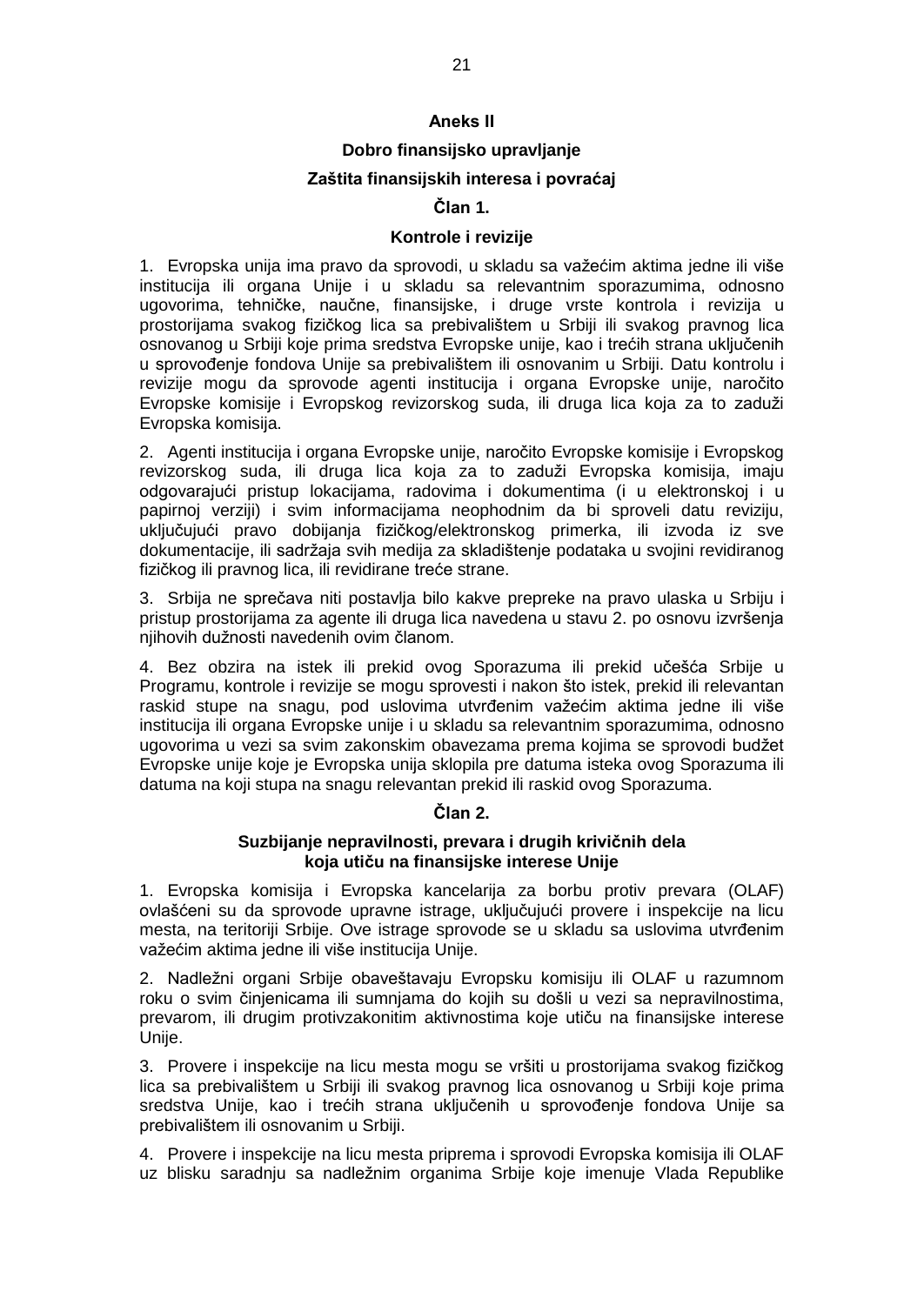Srbije. Imenovani nadležni organi unapred se obaveštavaju u razumnom roku o cilju, svrsi i pravnom osnovu za provere i inspekcije, kako bi mogli da pruže pomoć. Sa tim ciljem, službenici nadležnih organa iz Srbije mogu da učestvuju u proverama i inspekcijama na licu mesta.

5. Na zahtev nadležnih organa iz Srbije, provere i inspekcije na licu mesta mogu se sprovoditi zajednički sa Evropskom komisijom ili OLAF-om.

6. Agenti Komisije i zaposleni u OLAF-u imaju pristup svim informacijama i dokumentaciji, uključujući računarske podatke, o datim aktivnostima, neophodnim za odgovarajuće sprovođenje provera i inspekcija na licu mesta. Konkretno, mogu da umnožavaju relevantna dokumenta.

7. Ukoliko se lice, subjekt ili treća strana opiru proveri ili inspekciji na licu mesta, nadležni organi iz Srbije, postupajući u skladu sa nacionalnim pravilima i propisima, pomažu Evropskoj komisiji ili OLAF-u kako bi im omogućili da ispune svoju dužnost sprovođenjem provere ili inspekcije na licu mesta. Ova pomoć uključuje preduzimanje odgovarajućih mera predostrožnosti u skladu sa nacionalnim zakonima, naročito radi očuvanja dokaza.

8. Evropska komisija ili OLAF obaveštavaju nadležne organe iz Srbije o rezultatima datih kontrola i inspekcija. Konkretno, Evropska komisija ili OLAF bez odlaganja izveštavaju nadležne organe u Srbiji o svim činjenicama ili sumnjama u vezi sa nepravilnostima za koje su saznali tokom provere ili inspekcije na licu mesta.

9. Ne dovodeći u pitanje primenu krivičnog prava Srbije, Evropska komisija može da nametne upravne mere i kazne za pravna ili fizička lica u Srbiji koja učestvuju u sprovođenju programa ili aktivnosti u skladu sa zakonodavstvom Evropske unije.

10. Za potrebe odgovarajuće primene ovog člana, Evropska komisija ili OLAF i nadležni organi iz Srbije redovno razmenjuju informacije, a na zahtev jedne od strana potpisnica ovog Sporazuma međusobno se konsultuju.

11. Kako bi se pospešila delotvorna saradnja i razmena informacija sa OLAF-om, Srbija imenuje kontakt tačku.

12. Razmena informacija između Evropske komisije ili OLAF-a i nadležnih organa iz Srbije vrši se uz odgovarajuću pažnju posvećenu uslovima poverljivosti. Lični podaci uključeni u razmenu informacija štite se u skladu sa važećim propisima.

13. Nadležni organi iz Srbije sarađuju sa Evropskim javnim tužilaštvom kako bi mu omogućili da ispuni svoje dužnosti istrage, gonjenja i izvođenja pred sud počinilaca i saučesnika u izvršenju krivičnih dela koja utiču na finansijske interese Evropske unije u skladu sa merodavnim zakonodavstvom.

## **Član 3.**

## **Povraćaj i prinudno izvršenje**

1. Odluke koje usvoji Evropska komisija o izricanju novčanih obaveza za pravna ili fizička lica osim Država u vezi sa bilo kojim odštetnim zahtevom nastalim na osnovu Programa izvršne su u Srbiji. Potvrda o izvršnosti se prilaže uz odluku, bez drugih formalnosti osim provere verodostojnosti odluke od strane nacionalnih organa koje sa tim ciljem imenuje Vlada Republike Srbije. Vlada Republike Srbije o svojim imenovanim nacionalnim organima obaveštava Komisiju i Sud pravde Evropske unije. U skladu sa članom 4. ovog Aneksa, Evropska komisija ima pravo da o datim odlukama koje se mogu sprovesti neposredno obaveštava lica sa prebivalištem u Srbiji i pravna lica osnovana u Srbiji. Prinudno izvršenje vrši se u skladu sa zakonima i pravilima postupka Srbije.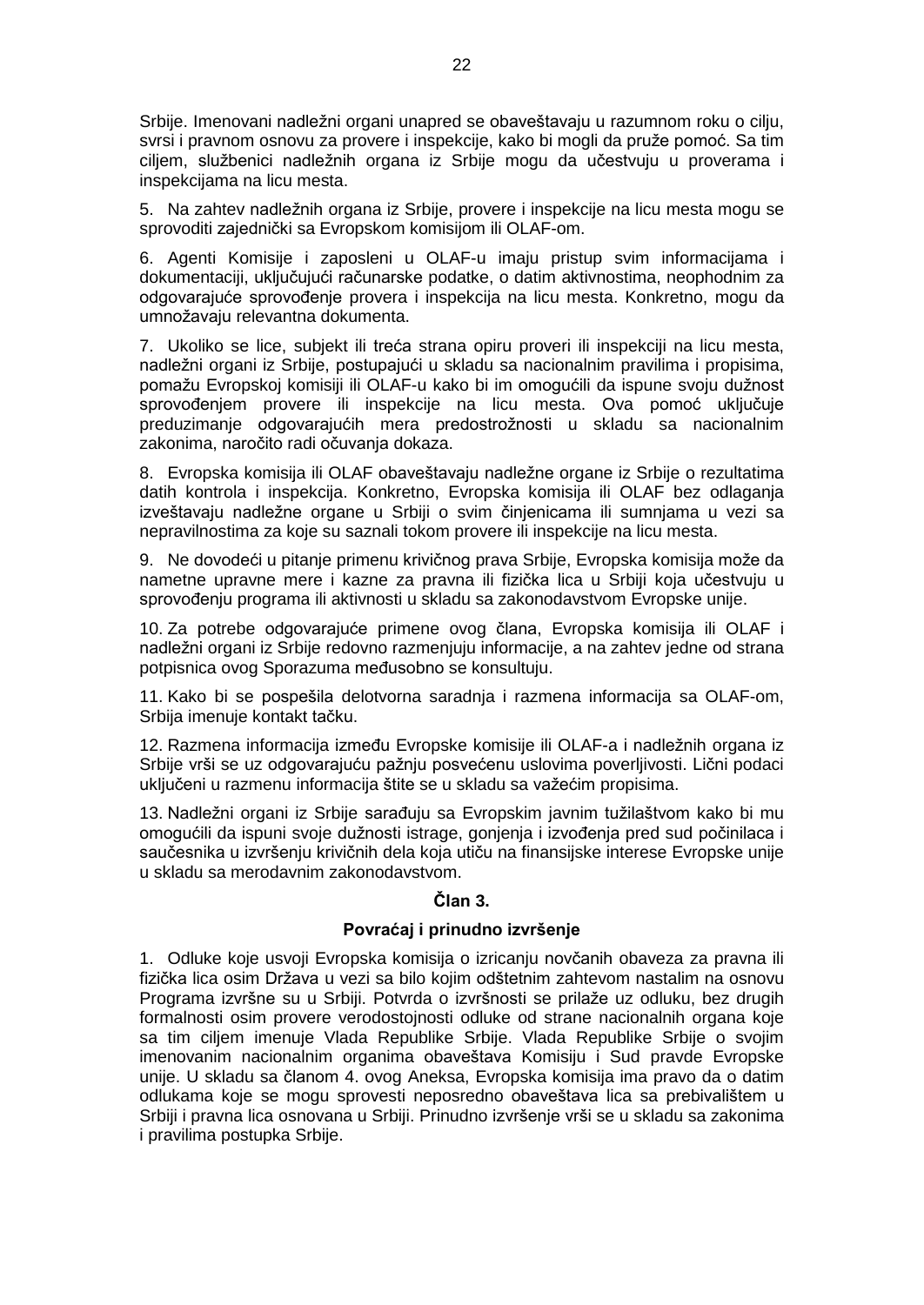2. Presude i nalozi Suda pravde Evropske unije dati tokom primene arbitražne odredbe sadržane u ugovoru ili sporazumu u vezi sa programima, aktivnostima, akcijama ili projektima Unije izvršne su u Srbiji na isti način kao i odluke Evropske komisije navedene u stavu 1.

3. Sud pravde Evropske unije ima nadležnost da preispita zakonitost odluke Komisije navedene u stavu 1. i da obustavi njeno izvršenje. Međutim, sudovi u Srbiji imaju nadležnost nad žalbama o nepravilnostima u postupku prinudnog izvršenja.

## **Član 4.**

## **Komunikacija i razmena informacija**

Institucije i organi Evropske unije uključeni u sprovođenje Programa ili koji kontrolišu dati program, imaju pravo na neposrednu komunikaciju, između ostalog i putem sistema za elektronsku razmenu, sa svakim fizičkim licem sa prebivalištem u Srbiji ili svakim pravnim licem osnovanim u Srbiji koje prima sredstva Unije, kao i sa trećim stranama uključenim u sprovođenje fondova Unije sa prebivalištem ili osnovanim u Srbiji. Data lica, subjekti i strane mogu da podnesu neposredno institucijama i organima Evropske unije sve relevantne informacije i dokumentaciju koju su u obavezi da dostave po osnovu zakonodavstva Evropske unije koje važi za program Unije i ugovora ili sporazuma zaključenih radi sprovođenja datog programa.